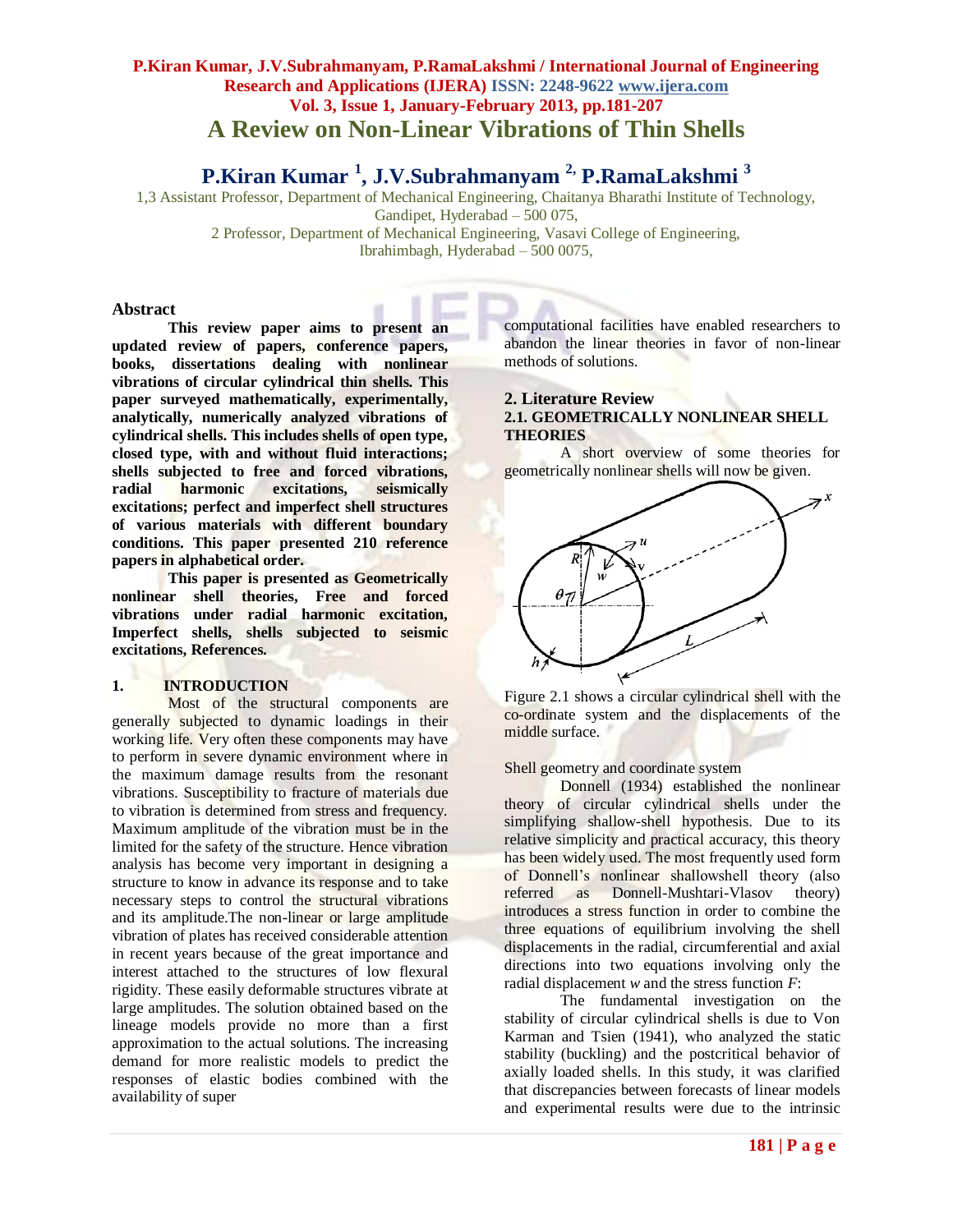simplifications of linear models; indeed, linear analyses are not able to predict the actual buckling phenomenon observed in experiments; conversely, nonlinear analyses show that the bifurcation path is strongly subcritical, therefore, safe design information can be obtained with a nonlinear analyses only. After this important contribution, many other studies have been published on static and dynamic stability of shells.

Mushtari and Galimov (1957) presented nonlinear theories for moderate and large deformations of thin elastic shells in their book. In the book of Vorovich (1999) the nonlinear theory of shallow shells is also discussed.

Sanders (1963) and Koiter (1966) developed a more refined nonlinear theory of shells, expressed in tensorial form; the same equations were obtained by them around the same period, leading to the designation of these equations as the Sanders-Koiter equations. Later, this theory has been reformulated in lines-of-curvature coordinates, *i*.*e*. in a form that can be more suitable for applications; see Budiansky (1968). According to the Sanders-Koiter theory, all three displacements are used in the equations of motion.

Changes in curvature and torsion are linear according to both the Donnell and the Sanders-Koiter nonlinear theories (Yamaki 1984). The Sanders-Koiter theory gives accurate results for vibration amplitudes significantly larger than the shell thickness for thin shells.

Details on the above-mentioned nonlinear shell theories may be found in Yamaki's (1984) book, with an introduction to another accurate theory, called the modified Flügge nonlinear theory of shells, also referred to as the Flügge-Lur"e-Byrne nonlinear shell theory (Ginsberg 1973). The Flügge-Lur'e-Byrne theory is close to the general large deflection theory of thin shells developed by Novozhilov (1953) and differs only in terms for change in curvature and torsion. Additional nonlinear shell theories were formulated by Naghdi and Nordgren (1963),using the Kirchhoff hypotheses, and Libai and Simmonds (1988).

#### **2.2. Free and Forced (Radial Harmonic Excitation) Vibrations of Shells**

The first study on vibrations of circular cylindrical shells is attributed to Reissner (1955), who isolated a single half-wave (lobe) of the vibration mode and analyzed it for simply supported shells; this analysis is therefore only suitable for circular panels. By using Donnell"s nonlinear shallow-shell theory for thin-walled shells, Reissner found that the nonlinearity could be either of the hardening or softening type, depending on the geometry of the lobe. Almost at the same time, Grigolyuk (1955) studied large-amplitude free vibrations of circular cylindrical panels simply supported at all four edges. He used the same shell theory as Reissner (1955) and a two-mode expansion for the flexural displacement involving the first and third longitudinal modes. He also developed a single mode approach. Results show a hardening type nonlinearity. Chu (1961) continued with Reissner's work, extending the analysis to closed cylindrical shells. He found that nonlinearity in this case always leads to hardening type characteristics, which, in some cases, can become quite strong.

Cummings (1964) confirmed Reissner's analysis for circular cylindrical panels simply supported at the four edges; he also investigated the transient response to impulsive and step functions, as well as dynamic buckling. Nowinski (1963) confirmed Chu"s results for closed circular shells. He used a single-degree-of-freedom expansion for the radial displacement using the linear mode excited, corrected by a uniform displacement that was introduced to satisfy the continuity of the circumferential displacement. All of the above expansions for the description of shell deformation, except for Grigolyuk's, employed a single mode based on the linear analysis of shell vibrations.

Evensen (1963) proved that Nowinski's analysis was not accurate, because it did not maintain a zero transverse deflection at the ends of the shell. Furthermore, Evensen found that Reissner's and Chu"s theories did not satisfy the continuity of inplane circumferential displacement for closed circular shells. Evensen (1963) noted in his experiments that the nonlinearity of closed shells is of the softening type and weak, as also observed by Olson (1965). Indeed, Olson (1965) observed a slight nonlinearity of the softening type in the experimental response of a thin seamless shell made of copper; the measured change in resonance frequency was only about 0.75 %, for a vibration amplitude equal to 2.5 times the shell thickness. The shell ends were attached to a ring; this arrangement for the boundary conditions gave some kind of constraint to the axial displacement and rotation. Kaña *et al*. (1966; see also Kaña 1966) also found experimentally a weak softening type response for a simply supported thin circular cylindrical shell.

To reconcile this most important discrepancy between theory and experiments, Evensen (1967) used Donnell"s nonlinear shallowshell theory but with a different form for the assumed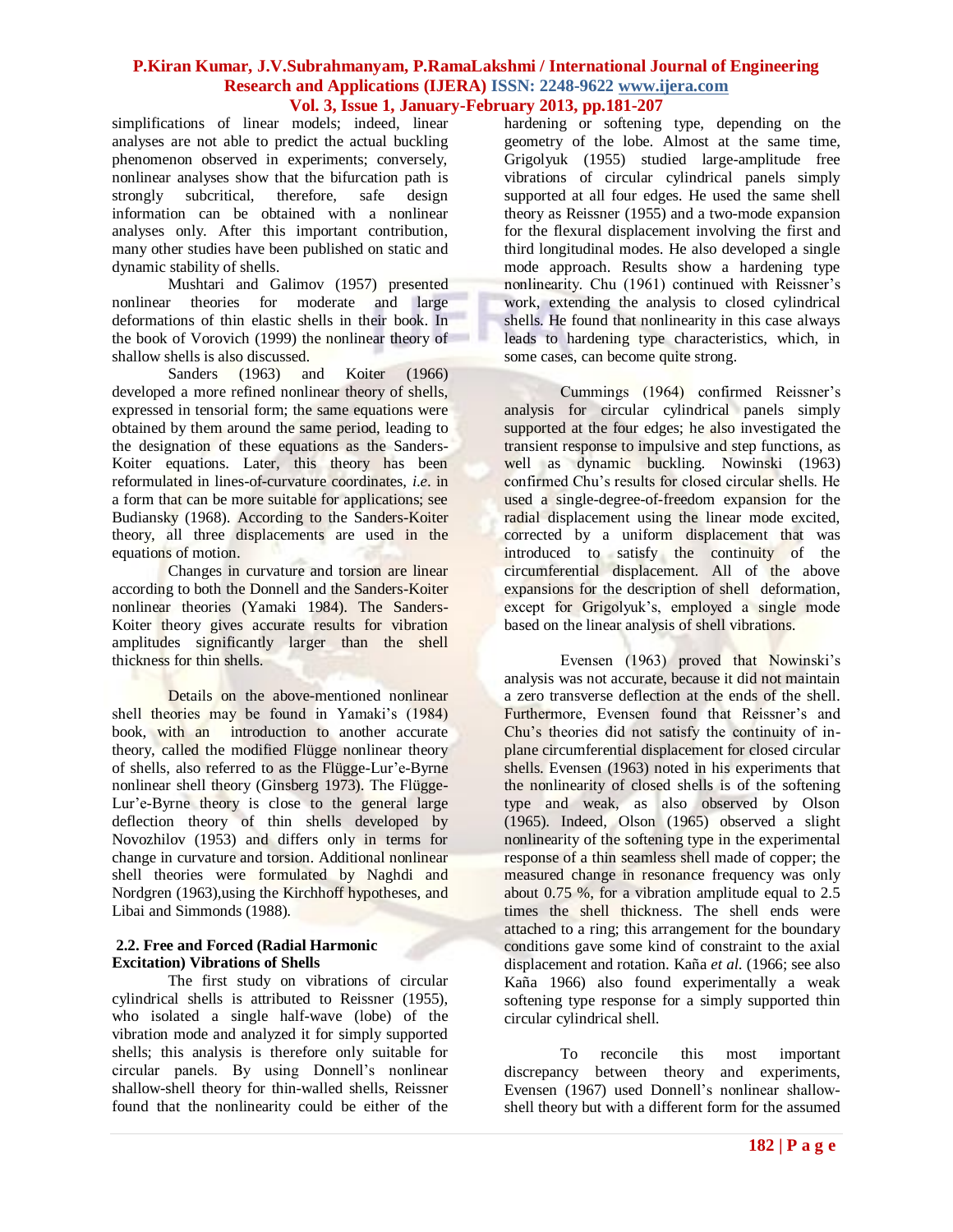flexural displacement *w*, involving more modes. Specifically, he included the companion mode in the analysis, as well as an axisymmetric contraction having twice the frequency of the mode excited.

Evensen"s assumed modes are not momentfree at the ends of the shell, as they should be for classical simply supported shells, and the homogeneous solution for the stress function is neglected; however, the continuity of the circumferential displacement is exactly satisfied. Evensen studied the free vibrations and the response to a modal excitation without considering damping and discussed the stability of the response curves. His results are in agreement with Olson"s (1965) experiments. Evensen's study is an extension of his very well-known study on the vibration of rings (1964, 1965, 1966), wherein he proved theoretically and experimentally that thin circular rings display a softening-type nonlinearity. The other classical work on the vibration of circular rings is due to Dowell (1967a) who confirmed Evensen"s results and removed the assumption of zero mid-surface circumferential strain. Evensen (1968) also extended his work to infinitely long shells vibrating in a mode in which the generating lines of the cylindrical surface remain straight and parallel, by using the method of harmonic balance and without considering the companion mode. Evensen (2000) published a paper, in which he studied the influence of pressure and axial loading on large-amplitude vibrations of circular cylindrical shells by an approach similar to the one that he used in his previous papers, but neglecting the companion mode; consequently only backbone curves, pertaining to free vibrations, were computed.

It is important to note that, in most studies, the assumed mode shapes (those used by Evensen, for example) are derived in agreement with the experimental observation that, in large amplitude vibrations, (i) the shell does not spend equal timeintervals deflected outwards and deflected inwards, and (ii) inwards maximum deflections, measured from equilibrium, are larger than outwards ones. However, it is important to say that these differences are very small if compared to the vibration amplitude. Hence, the original idea for mode expansion was to add to asymmetric linear modes an axisymmetric term (mode) giving a contraction to the shell.

Mayers and Wrenn (1967) analyzed free vibrations of thin, complete circular cylindrical shells. They used both Donnell"s nonlinear shallowshell theory and the Sanders-Koiter nonlinear theory of shells. Their analysis is based on the energy

approach and shows that nonperiodic (more specifically, quasiperiodic) motion is obtained for free nonlinear vibrations. In their analysis based on Donnell"s theory, the same expansion introduced by Evensen, without the companion mode, was initially applied; the backbone curves (pertaining to free vibrations) of Evensen were confirmed almost exactly. A second expansion with an additional degree of freedom was also applied for shells with many axial waves; finally, an expansion with more axisymmetric terms was introduced, but the corresponding backbone curves were not reported. In their analysis based on the Sanders-Koiter theory, an original expansion for the three shell displacements (i.e. radial, circumferential and axial) was used, involving 7 degrees of freedom. However, only one term was used for the flexural displacement, and the axisymmetric radial contraction was neglected; axisymmetric terms were considered for the in-plane displacements. The authors found that the backbone curves for a mode with two circumferential waves predict a hardening-type nonlinearity which increases with shell thickness.

Matsuzaki and Kobayashi (1969a, b) studied theoretically simply supported circular cylindrical shells (1969a), then studied theoretically and experimentally clamped circular cylindrical shells (1969b). Matsuzaki and Kobayashi (1969a) based their analysis on Donnell"s nonlinear shallow-shell theory and used the same approach and mode expansion as Evensen (1967), with the opposite sign to the axisymmetric term because they assumed positive deflection outwards. In addition, they discussed the effect of structural damping and studied in detail travelling-wave oscillations. In the paper, considering clamped shells, Matsuzaki and Kobayashi (1969b) modified the mode expansion in order to satisfy the different boundary conditions and retained both the particular and the homogeneous solutions for the stress function. The analysis found softening type nonlinearity also for clamped shells, in agreement with their own experimental results. They also found amplitude-modulated response close to resonance and identified it as a beating phenomenon due to frequencies very close to the excitation frequency.

Dowell and Ventres (1968) used a different expansion and approach in order to satisfy exactly the out-of-plane boundary conditions and to satisfy "on the average" the in-plane boundary conditions. They studied shells with restrained in-plane displacement at the ends and obtained the particular and the homogeneous solutions for the stress function. Their interesting approach was followed by Atluri (1972)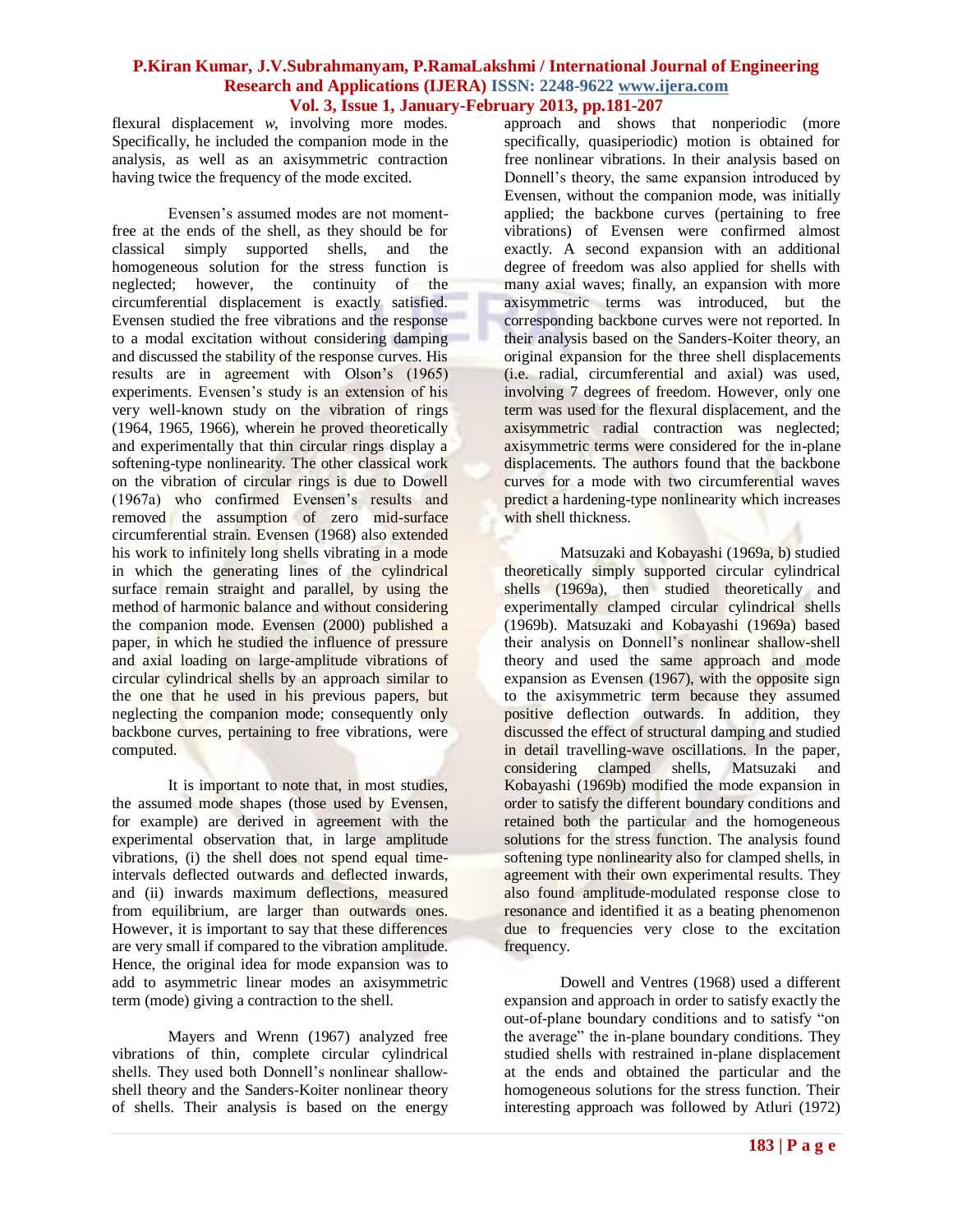who found that some terms were missing in one of the equations used by Dowell and Ventres; Dowell *et al*. (1998) corrected these omissions. The boundary conditions assumed both by Dowell and Ventres and by Atluri constrain the axial displacement at the shell extremities to be zero, so that they are different from the classical constraints of a simply supported shell (zero axial force at both ends). Atluri (1972) found that the nonlinearity is of the hardening type for a closed circular cylindrical shell, in contrast to what was found in experiments. Varadan *et al*. (1989) showed that hardening-type results based on the theory of Dowell and Ventres and Atluri are due to the choice of the axisymmetric term. More recently, Amabili *et al*. (1999b, 2000a) showed that at least the first and thirdaxisymmetric modes (axisymmetric modes with an even number of longitudinal halfwaves do not give any contribution) must be included in the mode expansion (for modes with a single longitudinal half-wave), as well as using both the driven and companion modes, to correctly predict the trend of nonlinearity with sufficiently good accuracy.

Sun and Lu (1968) studied the dynamic behaviour of conical and cylindrical shells under sinusoidal and ramp-type temperature loads. The equations of motion are obtained by starting with strain-displacement relationships that, for cylindrical shells, are those of Donnell"s nonlinear shallow-shell theory. All three displacements were used, instead of introducing the stress function *F*. Therefore, the three displacements were expanded by using globally six terms, without considering axisymmetric terms in the radial displacement; these six terms were related together to give a single-degree-of-freedom system with only cubic nonlinearity, and the shell thus exhibited hardening type nonlinearity.

Leissa and Kadi (1971) studied linear and nonlinear free vibrations of shallow shell panels, simply supported at the four edges without in-plane restraints. Panels with two different. curvatures in orthogonal directions were studied. This is the first study on the effect of curvature of the generating lines on large-amplitude vibrations of shallow shells. Donnell"s nonlinear shallow-shell theory was used in a slightly modified version to take into account the meridional curvature. A single mode expansion of the transverse displacement was used. The Galerkin method was used; the compatibility equation was exactly satisfied, and in-plane boundary conditions were satisfied on the average. Results were obtained by numerical integration and non-simple harmonic oscillations were found. For cylindrical and spherical panels, phase plots show that, during vibrations, inward deflections are larger that outward deflections, as previously found by Reissner (1955) and Cummings (1964); the converse was found for the hyperbolic paraboloid. The analysis shows that for all shells, excluding the hyperbolic paraboloid but including the circular cylindrical panel, a softening nonlinearity is expected, changing to hardening for very large deflections (in particular for vibration amplitude equal to 15 times the shell thickness for a circular cylindrical panel).

El-Zaouk and Dym (1973) investigated free and forced vibrations of closed circular shells having a curvature of the generating lines by using an extended form of Donnell"s nonlinear shallow-shell theory to take into account curvature of the generating lines and orthotropy. They also obtained numerical results for circular cylindrical shells; for this special case, their study is almost identical to Evensen's (1967), but the additional effects of internal pressure and orthotropy are taken into account. Their numerical results showed a softening type nonlinearity, which becomes hardening only for very large displacements, at about 30 times the shell thickness. Stability of the free and forced responses was also investigated.

Ginsberg used a different approach to solve the problem of asymmetric (Ginsberg 1973) and axisymmetric (Ginsberg 1974) large-amplitude vibrations of circular cylindrical shells. In fact, he avoided the assumptions of mode shapes and employed instead an asymptotic analysis to solve the nonlinear boundary conditions for a simply supported shell. The solution is reached by using the energy of the system to obtain the Lagrange equations, which are then solved via the harmonic balance method. Both softening and hardening nonlinearities were found, depending on some system parameters. Moreover, Ginsberg used the more accurate Flügge-Lur'e-Byrne nonlinear shell theory, instead of Donnell"s nonlinear shallow-shell theory which was used in all the work discussed in the foregoing (excluding the two papers allowing for curvature of the generating lines). The Flügge-Lur'e-Byrne theory is the same referred as the modified Flügge theory by Yamaki (1984). Ginsberg (1973) studied the damped response to an excitation and its stability, considering both the driven and companion modes.

Chen and Babcock (1975) used the perturbation method to solve the nonlinear equations obtained by Donnell"s nonlinear shallow-shell theory, without selecting a particular deflection solution. They solved the classical simply supported case and studied the driven mode response, the companion mode participation, and the appearance of a travelling wave. A damped response to an external excitation was found. The solution involved a sophisticated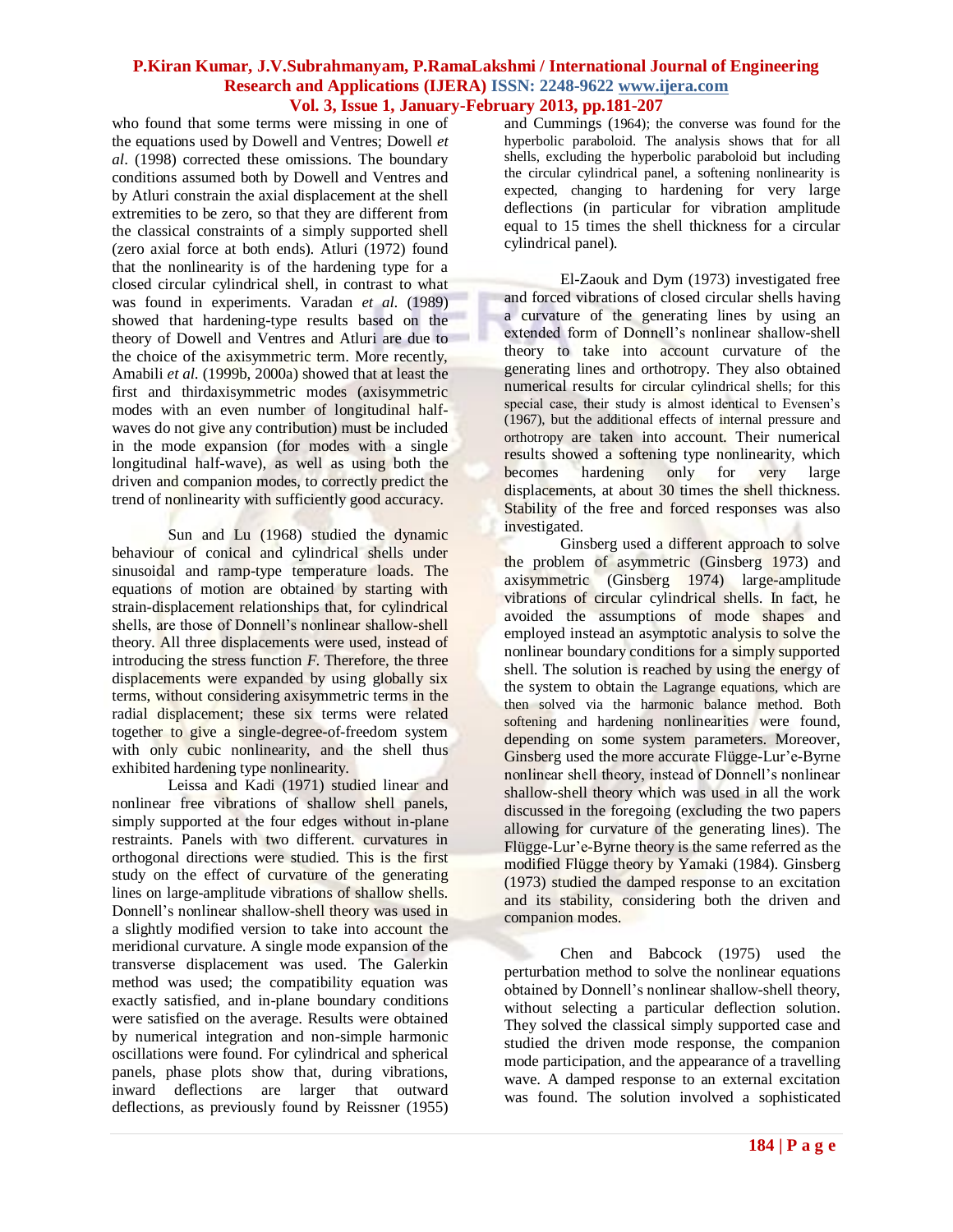mode expansion, including boundary layer terms in order to satisfy the boundary conditions. They also presented experimental results in good agreement with their theory, showing a softening nonlinearity. Regions with amplitude-modulated response were also experimentally detected.

It is important to state that Ginsberg's (1973) numerical results and Chen and Babcock"s (1975) numerical and experimental results constitute fundamental contributions to the study of the influence of the companion mode on the nonlinear forced response of circular cylindrical shells. Moreover, in these two studies, a multi-mode approach involving also modes with 2*n*  circumferential waves was used. However, Ginsberg (1973) and Chen and Babcock (1975), in order to obtain numerical results, condensed their models to a two-degree-of-freedom one by using a perturbation approach with some truncation error.

Vol"mir *et al*. (1973) studied nonlinear oscillations of simply supported, circular cylindrical panels and plates subjected to an initial deviation from the equilibrium position (response of the panel to initial conditions) by using Donnell's nonlinear shallow-shell theory. Results were calculated by numerical integration of the equations of motion obtained by Galerkin projection, retaining three or five modes in the expansion. The results reported do not show the trend of nonlinearity but only the time response.

Radwan and Genin (1975) derived nonlinear modal equations by using the Sanders- Koiter nonlinear theory of shells and the Lagrange equations of motion, taking into account imperfections. However, the equations of motion were derived only for perfect, closed shells, simply supported at the ends. The nonlinear coupling between the linear modes, that are the basis for the expansion of the shell displacements, was neglected. As previously observed, this singlemode approach gives the wrong trend of nonlinearity for a closed circular shell. The numerical results give only the coefficients of the Duffing equation, obtained while solving the problem. Radwan and Genin (1976) extended their previous work to include the nonlinear coupling with axisymmetric modes; however, only an approximate coupling was proposed. Most of the numerical results still indicated a hardening type nonlinearity for a closed circular shell; however, a large reduction of the hardening nonlinearity was obtained relative to the case without coupling.

Raju and Rao (1976) employed the Sanders-Koiter theory and used the finite element method to study free vibrations of shells of revolution. They found hardening-type results for a closed circular cylindrical shell, in contradiction with all experiments available. Their paper was discussed by Evensen (1977), Prathap (1978a, b), and then again by Evensen (1978a, b). In particular, Evensen (1977) commented that the authors ignored the physics of the problem: i.e., that thin shells bend more readily than they stretch.

Ueda (1979) studied nonlinear free vibrations of conical shells by using a theory equivalent to Donnell"s shallow-shell theory and a finite element approach. Each shell element was reduced to a nonlinear system of two degrees of freedom by using an expansion similar to Evensen's (1967) analysis but without companion mode participation. Numerical results were carried out also for complete circular cylindrical shells and are in good agreement with those obtained by Olson (1965) and Evensen (1967).

Yamaki (1982) performed experiments for large-amplitude vibrations of a clamped shell made of a polyester film. The shell response of the first eight modes is given and the nonlinearity is of softening type for all these modes with a decrease of natural frequencies of 0.6, 0.7, 0.9 and 1.3 % for modes with  $n = 7, 8, 9$  and 10 circumferential waves (and one longitudinal half-wave), respectively, for vibration amplitude equal to the shell thickness (rms amplitude equal to 0.7 times the shell thickness). He also proposed two methods of solution of the problem by using the Donnell"s nonlinear shallowshell theory: one is a Galerkin method and the second is a perturbation approach. No numerical application was performed.

 Maewal (1986a, b) studied large-amplitude vibrations of circular cylindrical and axisymmetric shells by using the Sanders-Koiter nonlinear shell theory. The mode expansion used contains the driven and companion modes, axisymmetric modes and terms with twice the number of circumferential waves of the driven modes. However, it seems that axisymmetric modes with three longitudinal halfwaves were neglected; as previously discussed, these modes are essential for predicting accurately the trend of nonlinearity. It is strongly believed that the difference between the numerical results of Maewal (1986b) and those obtained by Ginsberg (1973) may be attributed to the exclusion of the axisymmetric modes with three longitudinal half-waves in the analysis. Results were obtained by asymptotic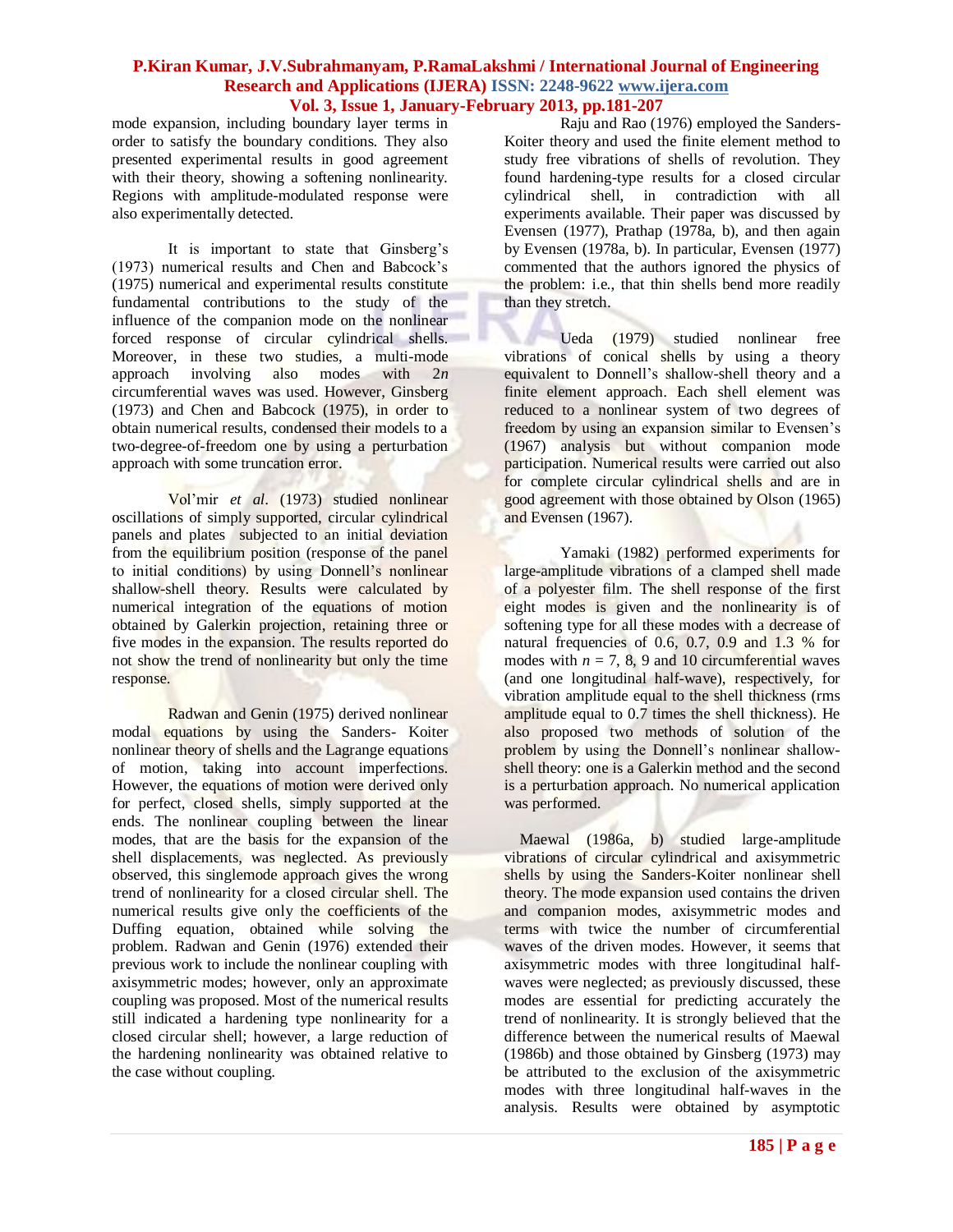analysis and by a speciallydeveloped finite element method.

Nayfeh and Raouf (1987a, b) studied vibrations of closed shells by using plane-strain theory of shells and a perturbation analysis; thus, their study is suitable for rings but not for supported shells of finite length. They investigated the response when the frequency of the axisymmetric mode is approximately twice that of the asymmetric mode (two-to-one internal resonance). The phenomenon of saturation of the response of the directly excited mode was observed. Raouf and Nayfeh (1990) studied the response of the shell by using the same shell theory previously used by Nayfeh and Raouf (1987a, b), retaining both the driven and companion modes in the expansion, finding amplitudemodulated and chaotic solutions. Only two degrees of freedom were used in this study; an axisymmetric term and terms with twice the number of circumferential waves of the driven and companion modes were obtained by perturbation analysis and added to the solution without independent degrees of freedom. The method of multiple scales was applied to obtain a perturbation solution from the equations of motion. By using a similar approach, Nayfeh *et al*. (1991) investigated the behaviour of shells, considering the presence of a two-to-one internal resonance between the axisymmetric and asymmetric modes for the problem previously studied by Nayfeh and Raouf (1987a, b).

Gonçalves and Batista (1988) conducted an interesting study on fluid-filled, complete circular cylindrical shells. A mode expansion that can be considered a simple generalisation of Evensen"s (1967) was introduced by Varadan *et al*. (1989), along with Donnell"s nonlinear shallow-shell theory, in their brief note on shell vibrations. This expansion is the same as that used by Watawala and Nash (1983); as previously observed, it is not moment-free at the ends of the shell. The results were compared with those obtained by using the mode expansion proposed by Dowell and Ventres (1968) and Atluri (1972). Varadan *et al*. (1989) showed that the expansion of Dowell and Ventres and Atluri gives hardening-type results, as previously discussed; the results obtained with the expansion of Watawala and Nash correctly display a softening type nonlinearity.

Koval"chuk and Podchasov (1988) introduced a travelling-wave representation of the radial deflection, in order to allow the nodal lines to travel in the circumferential direction over time. This expansion is exactly the same as that introduced by Kubenko *et al*. (1982) to study free vibrations;

however, here forced vibrations were studied. It should be recognized that travelling-wave responses were also obtained in all the other previous work that included the companion mode; however, the expansion used was different.

Andrianov and Kholod (1993) used an analytical solution for shallow cylindrical shells and plates based on Bolotin"s asymptotic method, but they obtained results only for a rectangular plate. A modified version of the nonlinear Donnell shallowshell equations was used. Large amplitude vibrations of thin, closed circular cylindrical shells with wafer, stringer or ring stiffening were studied by Andrianov *et al*. (1996) by using the Sanders-Koiter nonlinear shell theory. The solution was obtained by using an asymptotic procedure and boundary layer terms to satisfy the shell boundary conditions. Only the free vibrations (backbone curve) were investigated. The single numerical case investigated showed a softening type nonlinearity.

Chiba (1993a) studied experimentally largeamplitude vibrations of two cantilevered circular cylindrical shells made of polyester sheet. He found that almost all responses display a softening nonlinearity. He observed that for modes with the same axial wave number, the weakest degree of softening nonlinearity can be attributed to the mode having the minimum natural frequency. He also found that shorter shells have a larger softening nonlinearity than longer ones. Travelling wave modes were also observed.

Koval"chuk and Lakiza (1995) investigated experimentally forced vibrations of large amplitude in fiberglass shells of revolution. The boundary conditions at the shell bottom simulated a clamped end, while the top end was free (cantilevered shell). One of the tested shells was circular cylindrical. A weak softening nonlinearity was found, excluding the beam-bending mode for which a hardening nonlinearity was measured. Detailed responses for three different excitation levels were obtained for the mode with four circumferential waves (second mode of the shell). Travelling wave response was observed around resonance, as well as the expected weak softening type nonlinearity.

Kobayashi and Leissa (1995) studied free vibrations of doubly curved thick shallow panels; they used the nonlinear first-order shear deformation theory of shells in order to study thick shells. The rectangular boundaries of the panel were assumed to be simply supported at the four edges without inplane restraints, as previously assumed by Leissa and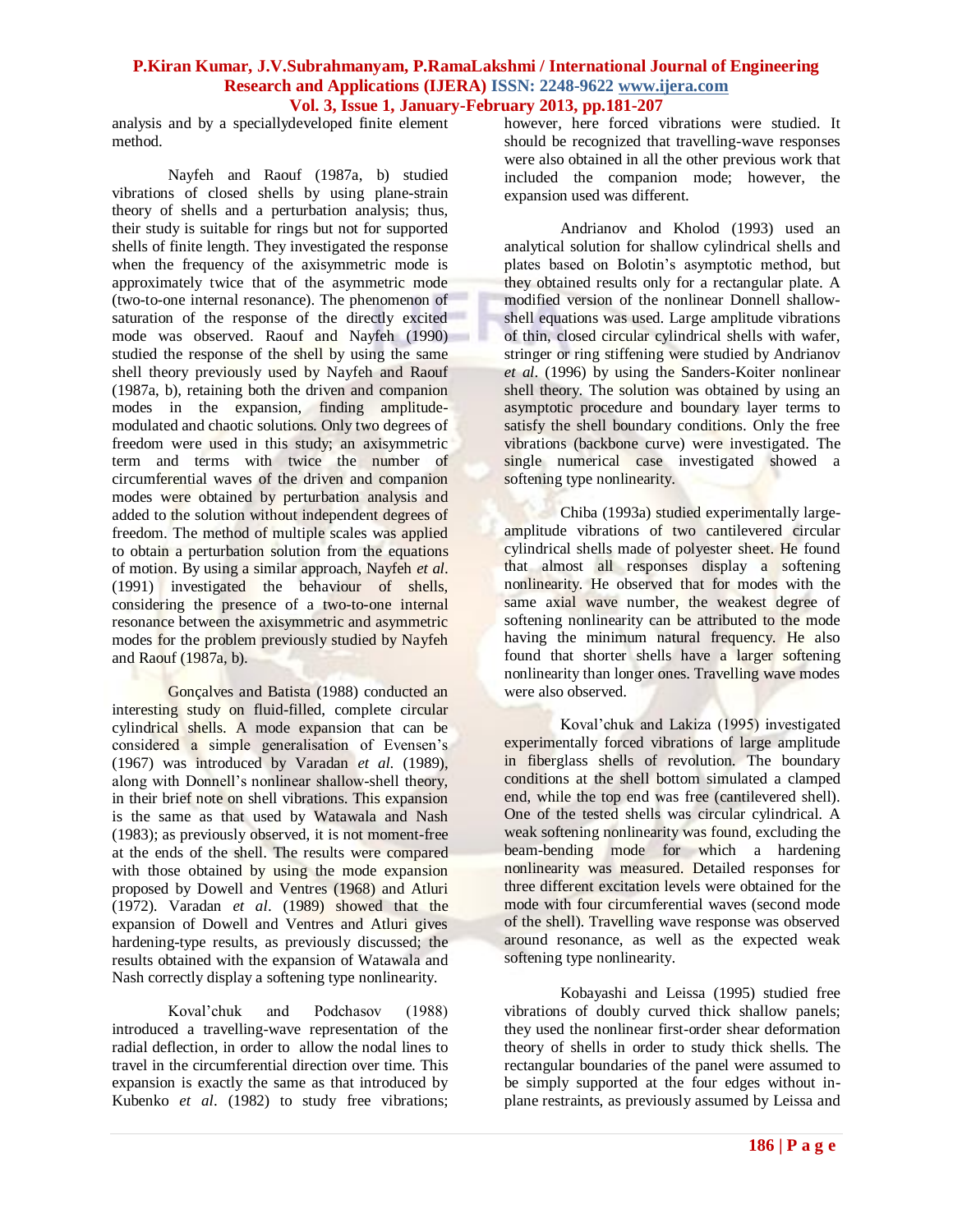Kadi (1971). A single mode expansion was used for each of the three displacements and two rotations involved in the theory; in-plane and rotational inertia were neglected. The problem was then reduced to one of a single degree of freedom describing the radial displacement. Numerical results were obtained for circular cylindrical, spherical and paraboloidal panels. Except for hyperbolic paraboloid shells, a softening behaviour was found, becoming hardening for vibration amplitudes of the order of the shell thickness. However, increasing the radius of curvature, i.e. approaching a flat plate, the behaviour changed and became hardening. The effect of the shell thickness was also investigated.

Thompson and de Souza (1996) studied the phenomenon of escape from a potential well for twodegree-of-freedom systems and used the case of forced vibrations of axially compressed shells as an example. A very complete bifurcation analysis was performed.

Ganapathi and Varadan (1996) used the finite element method to study large-amplitude vibrations of doubly- curved composite shells. Numerical results were given for isotropic circular cylindrical shells. They showed the effect of including the axisymmetric contraction mode with the asymmetric linear modes, confirming the effectiveness of the mode expansions used by many authors, as discussed in the foregoing. Only free vibrations were investigated in the paper, using Novozhilov"s theory of shells. A four-node finite element was developed with five degrees of freedom for each node. Ganapathi and Varadan also pointed out problems in the finite element analysis of closed shells that are not present in open shells. The same approach was used to study numerically laminated composite circular cylindrical shells (Ganapathi and Varadan 1995).

Selmane and Lakis (1997a) applied the finite element method to study free vibrations of open and closed orthotropic cylindrical shells. Their method is a hybrid of the classical finite element method and shell theory. They used the refined Sanders-Koiter nonlinear theory of shells. The formulation was initially general but in the end, to simplify the solution, only a single linear mode was retained. As previously discussed, this approximation gives erroneous results for a complete circular shell. In fact, numerical results for free vibrations of the same closed circular cylindrical shell, simply supported at the ends, investigated by Nowinski (1963) and Kanaka Raju and Venkateswara Rao (1976) showed a hardening type nonlinearity. The criticism raised by

Evensen (1977) on Nowinski's and Kanaka Raju and Venkateswara Rao"s results should be recalled to explain the hardening type of nonlinearity. Lakis *et al*. (1998) presented a similar solution for closed circular cylindrical shells.

A finite element approach to nonlinear dynamics of shells was developed by Sansour *et al*. (1997, 2002). They implemented a finite shell element based on a specifically developed nonlinear shell theory. In this shell theory, a linear distribution of the transverse normal strains was assumed, giving rise to a quadratic distribution of the displacement field over the shell thickness. They developed a time integration scheme for large numbers of degrees of freedom; in fact, problems can arise in finite element formulations of nonlinear problems with a large number of degrees of freedom due to the instability of integrators. Chaotic behaviour was found for a circular cylindrical panel simply supported on the straight edges, free on the curved edges and loaded by a point excitation having a constant value plus a harmonic component. The constant value of the load was assumed to give three equilibrium points (one unstable) in the static case.

Amabili *et al*. (1998) investigated the nonlinear free and forced vibrations of a simply supported, complete circular cylindrical shell, empty or fluid-filled. Donnell"s nonlinear shallowshell theory was used. The boundary conditions on the radial displacement and the continuity of circumferential displacement were exactly satisfied, while the axial constraint was satisfied on the average. Galerkin projection was used and the mode shape was expanded by using three degrees of freedom; specifically, two asymmetric modes (driven and companion modes), plus an axisymmetric term involving the first and third axisymmetric modes (reduced to a single term by an artificial constraint), were employed. The time dependence of each term of the expansion was general. Different tangential constraints were imposed at the shell ends. An inviscid fluid was considered. Solution was obtained both numerically and by the method of normal forms. Numerical results were obtained for both free and forced vibrations of empty and water-filled shells. Some additions to this paper were given by Amabili *et al*. (1999a). Results showed a softening type nonlinearity and travelling-wave response close to resonance. Numerical results are in quantitative agreement with those of Evensen (1967), Olson (1965), Chen and Babcock (1975) and Gonçalves and Batista (1988).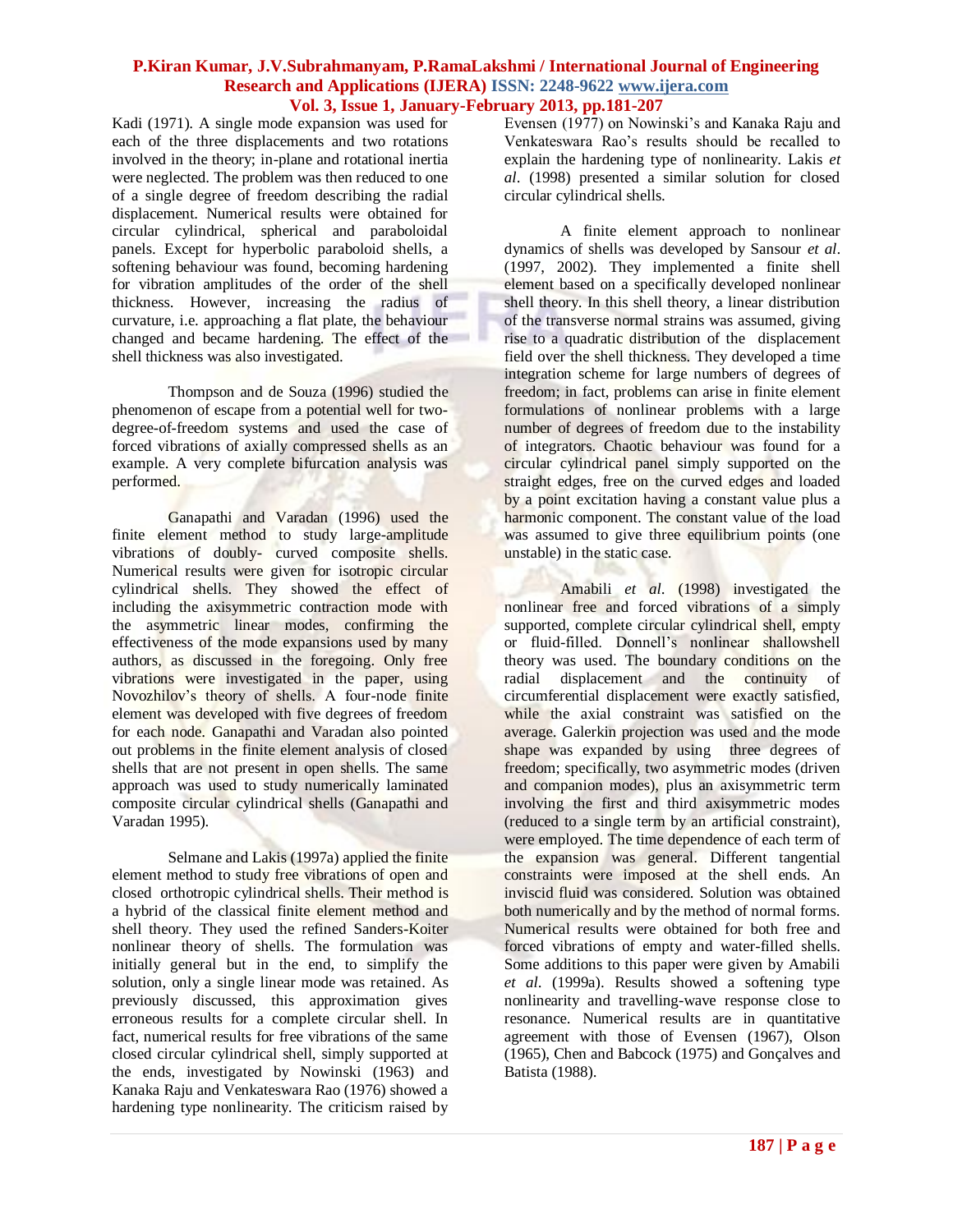In a series of four papers, Amabili, Pellicano and Païdoussis (1999b, c, 2000a, b) studied the nonlinear stability and nonlinear forced vibrations of a simply supported circular cylindrical shell with and without flow by using Donnell's nonlinear shallowshell theory. The Amabili *et al*. (1999c, 2000a) papers deal with large-amplitude vibrations of empty and fluid-filled circular shells, also investigated by Amabili *et al*. (1998), but use an improved model for the solution expansion. In Amabili et *al*. (1999c) three independent axisymmetric modes with an odd number of longitudinal half-waves were added to the driven and companion modes. Therefore, the model can be considered to be an extension of the threedegree-of-freedom one developed by Amabili *et al*. (1998), in which the artificial kinematic constraint between the first and third axisymmetric modes, previously used to reduce the number of degrees of freedom, was removed. Results showed that the first and third axisymmetric modes are fundamental for predicting accurately the trend of nonlinearity and that the fifth axisymmetric mode only gives a small contribution.

Driven modes with one and two longitudinal half-waves were numerically computed. Periodic solutions were obtained by a continuation technique based on the collocation method. Amabili *et al*. (2000a) added, to the expansion of the radial displacement of the shell, modes with twice the number of circumferential waves vis-à-vis the driven mode and up to three longitudinal half-waves, in order to check the convergence of the solution with different expansions. Results for empty and waterfilled shells were compared, showing that the contained dense fluid largely enhances the weak softening type nonlinearity of empty shells; a similar conclusion was previously obtained by Gonçalves and Batista (1988). Experiments on a water-filled circular cylindrical shell were also performed and successfully compared to the theoretical results, validating the model developed. Experiments showed a reduction of the resonance frequency by about 2 % for a vibration amplitude equal to the shell thickness. These experiments are described in detail in Amabili, Garziera and Negri (2002), where additional experimental details and results are given. It is important to note that, in this series of papers (Amabili *et al*. 1999b, c; 2000a, b), the continuity of the circumferential displacements and the boundary conditions for the radial deflection were exactly satisfied.

Pellicano, Amabili and Païdoussis (2002) extended the previous studies on forced vibrations of shells by using a mode expansion where a generic

number of modes can be retained. Numerical results with up to 23 modes were obtained and the convergence of the solution discussed. In particular, it is shown that the model developed by Amabili *et al*. (2000a) is close to convergence. In that study a map is also given, for the first time, showing whether the nonlinearity is softening or hardening as a function of the shell geometry.

If the shell is not very short  $(L/R > 0.5)$  and not thick  $(h/R < 0.045)$  the nonlinearity is of the softening type, excluding the case of long  $(L/R > 5)$ thin shells. It is interesting to note that the boundary between softening and hardening regions has been found to be related to internal resonances (i.e. an integer relationship between natural frequencies) between the driven mode and axisymmetric modes.

Large-amplitude (geometrically nonlinear) vibrations of circular cylindrical shells with different boundary conditions and subjected to radial harmonic excitation in the spectral neighbourhood of the lowest resonances have been investigated by Amabili (2003b). In particular, simply supported shells with allowed and constrained axial displacements at the edges have been studied; in both cases the radial and circumferential displacements at the shell edges are constrained. Elastic rotational constraints have been assumed; they allow simulating any condition from simply supported to perfectly clamped, by varying the stiffness of this elastic constraint. The Lagrange equations of motion have been obtained by energy approach, retaining damping through the Rayleigh"s dissipation function. Two different nonlinear shell theories, namely Donnell's and Novozhilov's theories, have been used to calculate the elastic strain energy. The formulation is valid also for orthotropic and symmetric cross-ply laminated composite shells; geometric imperfections have been taken into account. The large-amplitude response of circular cylindrical shells to harmonic excitation in the spectral neighbourhood of the lowest natural frequency has been computed for three different boundary conditions. Circular cylindrical shell with restrained axial displacement at the shell edges display stronger softening type nonlinearity than simply supported shells. Both empty and fluid-filled shells have been investigated by using a potential fluid model.

A problem of internal resonance (one-toone-to-one-to-two) was studied by Amabili, Pellicano and Vakakis (2000c) and Pellicano *et al*. (2000) for a water-filled shell. In these papers, both modal and point excitations were used.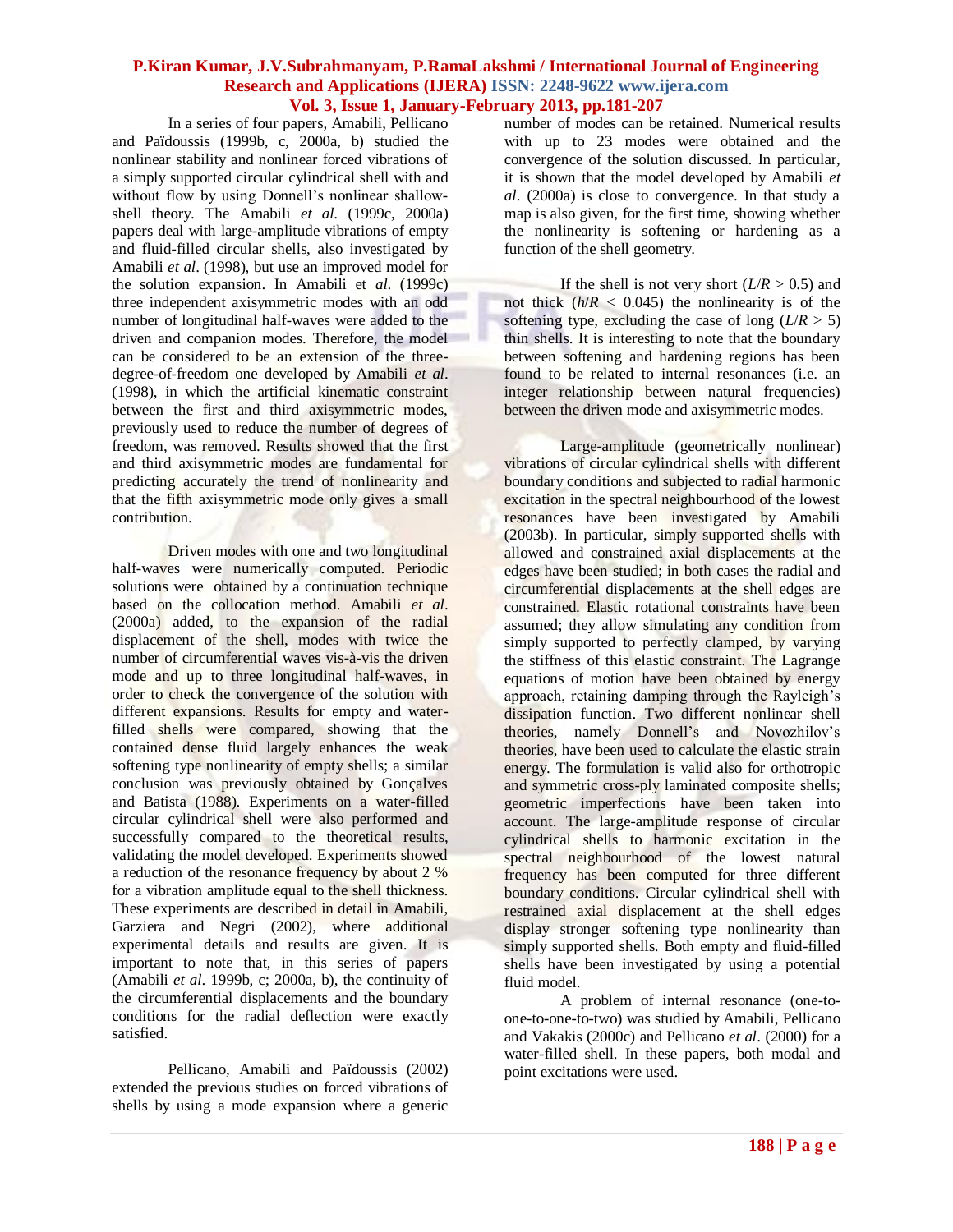Autoparametric resonances for free flexural vibrations of infinitely long, closed shells were investigated by McRobie *et al*. (1999) and Popov *et al*. (2001) by using the energy formulation previously developed by the same authors (Popov *et al*. 1998a). A simple two-mode expansion, derived from Evensen (1967) but excluding the companion mode, was used. An energy approach was applied to obtain the equations of motion, which were transformed into action-angle co-ordinates and studied by averaging. Dynamics and stability were extensively investigated by using the methods of Hamiltonian dynamics, and chaotic motion was detected. Laing *et al*. (1999) studied the nonlinear vibrations of a circular cylindrical panel under radial point forcing by using the standard Galerkin method, the nonlinear Galerkin method and the post-processed Galerkin method. The system was discretized by the finite-difference method, similarly to the study of Foale *et al*. (1998). The authors conclude that the post-processed Galerkin method is often more efficient than either the standard Galerkin or nonlinear Galerkin methods.

Kubenko and Koval"chuk (2000b) used Donnell's nonlinear shallow-shell theory with Galerkin projection to study nonlinear vibrations of simply supported circular cylindrical shells. Driven and companion modes were included, but axisymmetric terms were neglected, giving a hardening type response. Interaction between two modes with different numbers of circumferential waves was discussed; this kind of interaction arises in correspondence to internal resonances. Results show interesting interactions between these modes. Another study considering the interaction between two modes with different numbers of circumferential waves was developed by Amiro and Prokopenko (1999), who also did not consider axisymmetric terms in the mode expansion.

Yamaguchi and Nagai (1997) studied vibrations of shallow cylindrical panels with a rectangular boundary, simply supported for transverse deflection and with in-plane elastic support at the boundary. The shell was excited by an acceleration having a constant value plus a harmonic component. Donnell"s nonlinear shallow-shell theory was utilized with the Galerkin projection along with a multi-mode expansion of flexural displacement. Initial deflection (imperfection) was taken into account in the theoretical formulation but not in the calculations. The harmonic balance method and direct integration were used. The response of the panel was of the softening type over the whole range of possible stiffness values of the in-plane springs

(elastic support), becoming hardening for a vibration amplitude of the order of the shell thickness; in-plane constraints reduce the softening nonlinearity, which turns to hardening for smaller vibration amplitudes. The objective of this study was to investigate regions of chaotic motion; these regions were identified by means of Poincare maps and Lyapunov exponents. It was found that, when approaching the static instability point (due to the constant acceleration load), chaotic shell behaviour may be observed. In a previous study, Nagai and Yamaguchi (1995) investigated shallow cylindrical panels without inplane elastic support, via an approach similar to that used by Yamaguchi and Nagai (1997). Also in this case, an accurate investigation of the regions of chaotic motion was performed.

Using a similar approach, Yamaguchi and Nagai (2000) studied oscillations of a circular cylindrical panel, simply supported at the four edges, having an elastic radial spring at the center. The panel was excited by an acceleration with a constant term plus a harmonic component, and regions of chaotic motion were identified. Nagai *et al*. (2001) also studied theoretically and experimentally chaotic vibrations of a simply supported circular cylindrical panel carrying a mass at its center. A single-mode approximation was used by Shin (1997) to study free vibration of doubly-curved, simply supported panels. Backbone curves and response to initial conditions were studied. Free vibrations of doubly-curved, laminated, clamped shallow panels, including circular cylindrical panels, were studied by Abe *et al*. (2000). Both first-order shear deformation theory and classical shell theory (analogous to Donnell"s theory) were used. Results obtained neglecting in-plane and rotary inertia are very close to those obtained retaining these effects. Only two modes were considered to interact in the nonlinear analysis. Free vibrations and parametric resonance of complete, simply supported circular cylindrical shells were studied by Mao and Williams (1998a, b). The shell theory used is similar to Sanders', but the axial inertia is neglected. A single-mode expansion was used without considering axisymmetric contraction. Han *et al*. (1999) studied the axisymmetric motion of circular cylindrical shells under axial compression and radial excitation. A region of chaotic response was detected.

Extensive experiments on large-amplitude vibrations of clamped, circular cylindrical shells were performed by Gunawan (1998). Two almost perfect aluminum shells and two with axisymmetric imperfection were tested. Contact-free acoustic excitation and vibration measurement were used.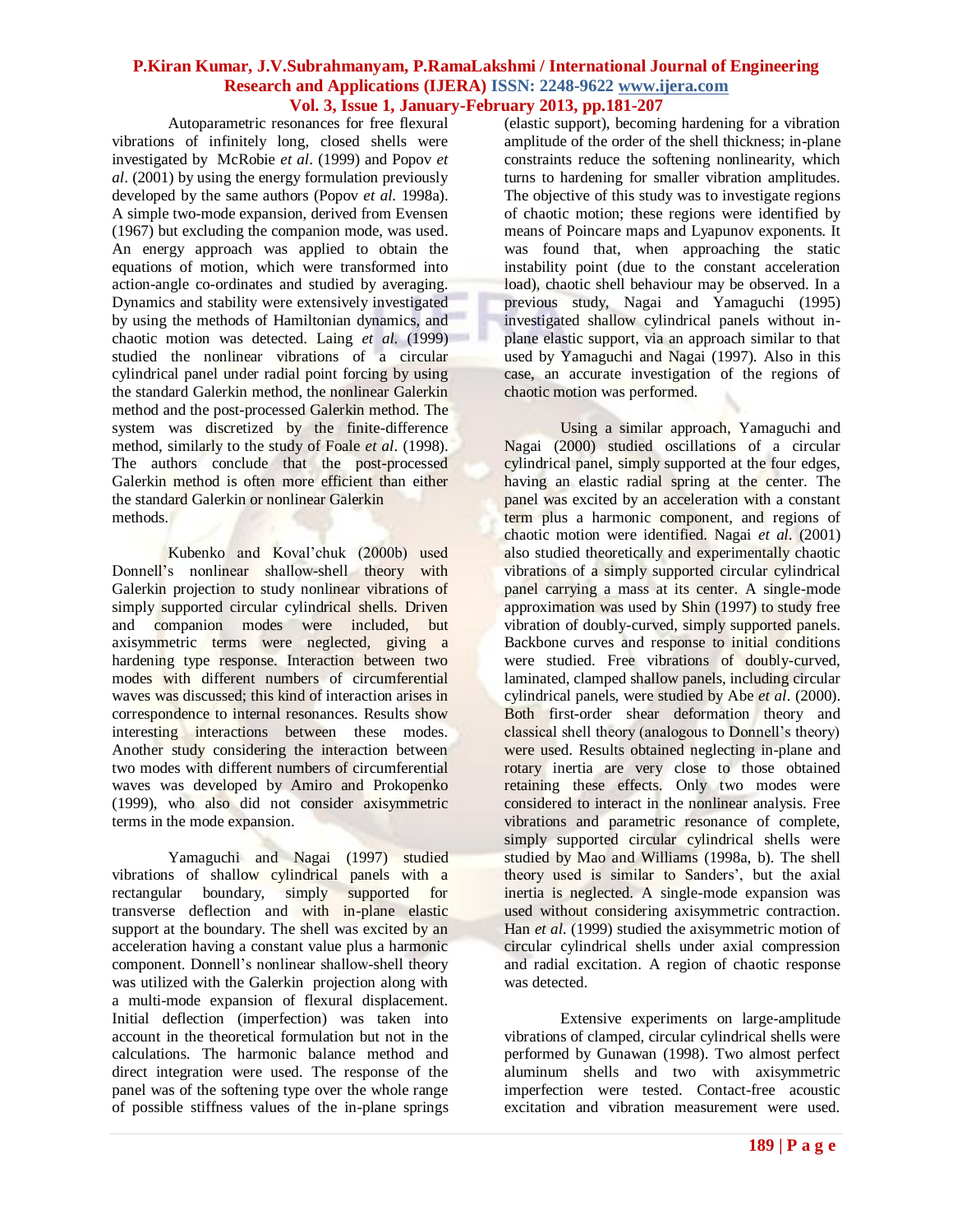Mostly of the experiments were performed for the mode with 11 and 9 circumferential waves for perfect and imperfect shells, respectively. These modes were selected in order to have a good frequency separation from other modes and avoid nonlinear interaction among different modes. The effect of axial load on the shell response was investigated. Softening type nonlinearity and traveling wave response were observed for all the shells. Nonstationary responses appeared at relatively large vibration amplitudes.

Mikhlin (2000) studied vibrations of circular cylindrical shells under a radial excitation and an axial static load, using Donnell"s nonlinear shallowshell theory with Galerkin projection and two different two-mode expansions. One included the first circumferential harmonic of the driven mode and the other was derived from Evensen's (1967) expansion; in both cases, the companion mode was not considered. Stability and energy "pumping" from one mode to the other were discussed. Lee and Kim (1999) used a single-mode approach to study nonlinear free vibration of rotating cylindrical shells. The equation of motion shows only a cubic nonlinearity, thus explaining the appearance of hardening nonlinearity. Moussaoui *et al*. (2000) studied free, large-amplitude vibrations of infinitely long, closed circular cylindrical shells, neglecting the motion in the longitudinal direction and assuming that the generating lines of the shell remain straight after deformation. Thus, their model is suitable for rings but it is not adequate for real shells of finite length. The system was discretised by using a multimode expansion that excluded all axisymmetric terms, which are fundamental. Therefore, an erroneous hardening type nonlinearity was obtained. Nayfeh and Rivieccio (2000) used a single-mode expansion of the displacements to study forced vibrations of simply supported, composite, complete circular cylindrical shells. This approach, as previously discussed, is inadequate for predicting the correct trend of nonlinearity; in fact, hardening type results were erroneously obtained and only a cubic nonlinearity was found in the equation of motion. However, due to the simple expansion, the equation of motion was obtained in closed-form.

Jansen (2002) studied forced vibrations of simply supported, circular cylindrical shells under harmonic modal excitation and static axial load. Donnell"s shallow-shell theory was used, but the inplane inertia of axisymmetric modes was taken into account in an approximate way. In-plane boundary conditions were satisfied on the average. A fourdegree-of-freedom expansion of the radial displacement was used with Galerkin"s method.

Numerical results display a softening type response with traveling wave in the vicinity of resonance. The narrow frequency range in which there are amplitude modulations in the response was deeply investigated. In another paper, Jansen (2001) presented a perturbation approach for both the frequency and the shell coordinates. The resulting boundary value problem was numerically approached by using a parallel shooting method. Results are in good agreement with those obtained by the same author (Jansen 2002) via Galerkin"s method.

Amabili *et al*. (2003) experimentally studied large-amplitude vibrations of a stainless steel circular cylindrical panels supported at the four edges. The nonlinear response to harmonic excitation of different magnitude in the neighbourhood of three resonances was investigated. Experiments showed that the curved panel tested exhibited a relatively strong geometric nonlinearity of softening type. In particular, for the fundamental mode, the resonance was reached at a frequency 5 % lower than the natural (linear) frequency, when the vibration amplitude was equal to 0.55 times the shell thickness. This is particularly interesting when these results are compared to the nonlinearity of the fundamental mode of complete (closed around the circumference), simply supported, circular cylindrical shells of similar length and radius, which display much weaker nonlinearity.

Finite-amplitude vibrations of long shells in beam-bending mode were studied by Hu and Kirmser (1971). Birman and Bert (1987) and Birman and Twinprawate (1988) extended the study to include elastic axial constraints, shells on an elastic foundation, and uniformly distributed static loads. Single-mode and two-mode approximations were used. Results show a softening nonlinearity for long shells without restrained axial displacements at the ends, which becomes hardening for long shells with restrained displacements; other boundary conditions are those of a clamped shell.

Circular cylindrical shells carrying a concentrated mass were investigated by Likhoded (1976). Large-amplitude free vibrations of noncircular cylindrical shells on Pasternak foundations were studied by Paliwal and Bhalla (1993) by using the approach developed by Sinharay and Banerjee (1985, 1986).

#### **2.3 Imperfect shells**

A point that was still waiting for an answer was the accuracy of the different nonlinear shell theories available. For this reason, Amabili (2003a)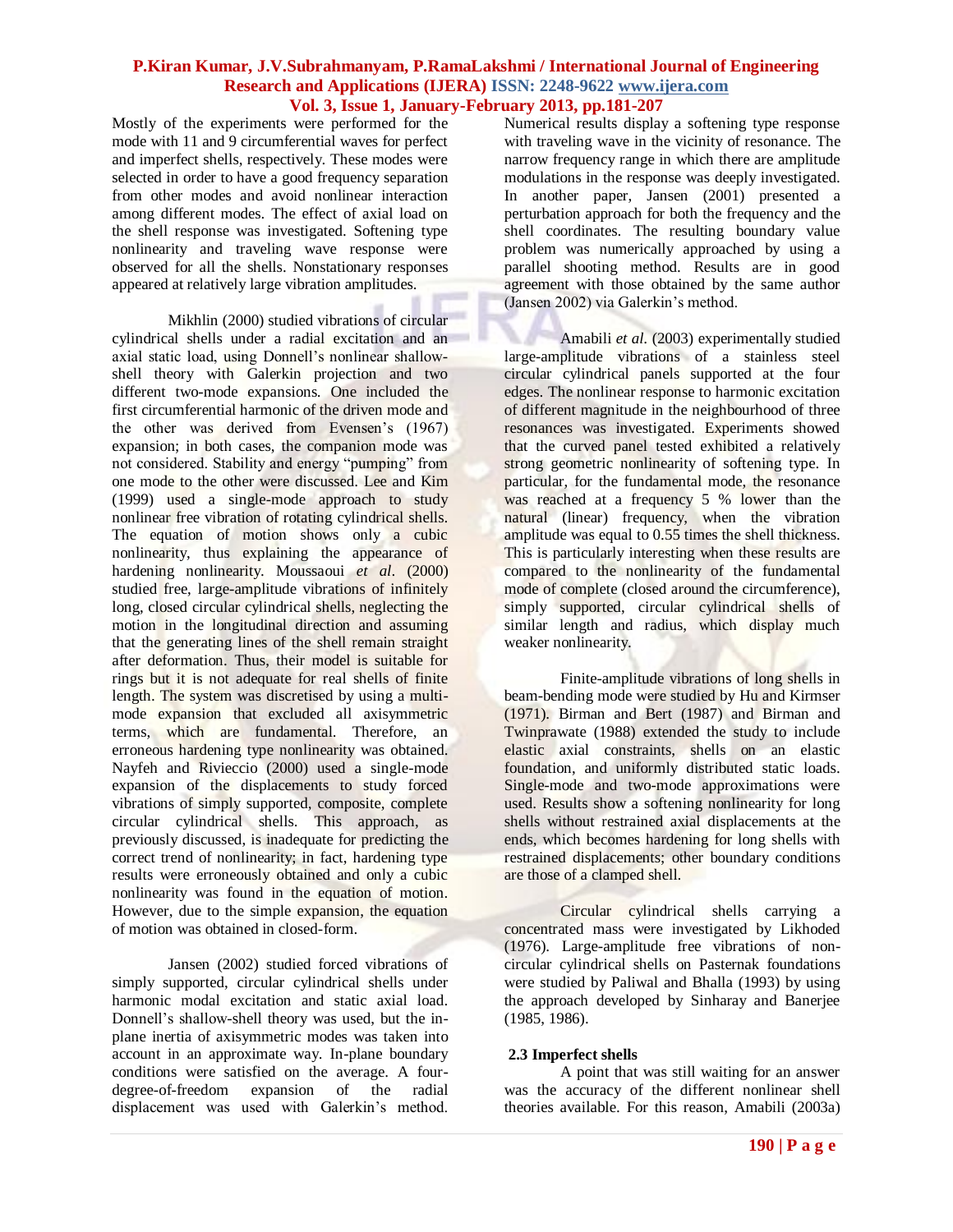computed the large-amplitude response of perfect and imperfect, simply supported circular cylindrical shells subjected to harmonic excitation in the spectral neighbourhood of the lowest natural frequency, by using five different nonlinear shell theories: (i) Donnell"s shallow-shell, (ii) Donnell"s with in-plane inertia, (iii) Sanders-Koiter, (iv) Flügge-Lur'e-Byrne and (v) Novozhilov"s theories. Except for the first theory, the Lagrange equations of motion were obtained by an energy approach, retaining damping through Rayleigh"s dissipation function. The formulation is also valid for orthotropic and symmetric cross-ply laminated composite shells. Both empty and fluid-filled shells were investigated by using a potential fluid model. The effect of radial pressure and axial load was also studied. Results from the Sanders-Koiter, Flügge-Lur'e-Byrne and Novozhilov"s theories were extremely close, for both empty and water-filled shells. For the thin shell numerically investigated by Amabili (2003a), for which  $h/R \Box 288$ , there is almost no difference among them. Appreciable difference, but not particularly large, was observed between the previous three theories and Donnell"s theory with in-plane inertia. On the other hand, Donnell"s nonlinear shallow-shell theory turned out to be the least accurate among the five theories compared. It gives excessive softening type nonlinearity for empty shells. However, for water-filled shells, it gives sufficiently precise results, also for quite large vibration amplitude. The different accuracy of the Donnell's nonlinear shallow-shell theory for empty and water-filled shell can easily be explained by the fact that the in-plane inertia, which is neglected in Donnell"s nonlinear shallowshell theory, is much less important for a water-filled shell, which has a large radial inertia due to the liquid, than for an empty shell. Contained liquid, compressive axial loads and external pressure increase the softening type nonlinearity of the shell. A minimum mode expansion necessary to capture the nonlinear response of the shell in the neighbourhood of a resonance was determined and convergence of the solution was numerically investigated.

Geometric imperfections of the shell geometry (e.g. out-of-roundness) were considered in buckling problems since the end of the 1950s; *e*.*g*., see Agamirov and Vol"mir (1959), Koiter (1963) and Hutchinson (1965). However, there is no trace of their inclusion in studies of largeamplitude vibrations of shells until the beginning of the "70s. Research on this topic was probably introduced by Vol"mir (1972). Kil"dibekov (1977) studied free vibrations of imperfect, simply supported, complete circular shells under pressure and axial loading by using a simple

mode expansion involving two degrees of freedom: the driven mode and an axisymmetric term having the same spatial form of the one introduced by Evensen. Imperfections having the same shape as this expansion were assumed. Donnell"s nonlinear shallow-shell theory was used. Softening and hardening nonlinearity were found depending on shell geometry. Results show, in contrast with other studies, that initial imperfections change the linear frequency only in the presence of an axial load. Koval"chuk and Krasnopol"skaia (1980) studied forced vibrations of closed, simply supported circular cylindrical shells using Donnell"s nonlinear shallowshell theory. The same expansion of the radial displacement introduced by Evensen (1967) was used. Geometric imperfections having the same shape as the driven mode were considered. Both radial and longitudinal (parametric) excitations were examined. Some unstable zones with nonstationary vibrations and travelling waves were detected, due to differences between the driven- and companion-mode natural frequencies, caused by the geometric imperfections. The authors found softening radial responses. Kubenko *et al*. (1982) used a two-mode travellingwave expansion, taking into account axisymmetric and asymmetric geometric imperfections; the rest of the model for the complete circular shell was similar to those proposed by Koval"chuk and Krasnopol"skaia (1980). Only free vibrations were studied, but the effect of the number of circumferential waves on the nonlinear behaviour was investigated. In particular, the results showed that the nonlinearity is of the softening type and that it increases with the number of circumferential waves. In the studies of Koval'chuk and Krasnopol"skaia (1980) and Kubenko *et al*. (1982) the effect of axisymmetric and asymmetric imperfections was to increase the natural frequency; this is in contrast with results obtained in other studies.

Watawala and Nash (1983) studied the free and forced conservative vibrations of closed circular cylindrical shells using the Donnell"s nonlinear shallow-shell theory. Empty and liquidfilled shells with a free-surface and a rigid bottom were studied. A mode expansion that may be considered as a simple generalization of Evensen's (1967) was introduced; therefore, it is not moment-free at the ends of the shell. A single-term was used to describe the shell geometric imperfections. Cases of (i) the circumferential wave pattern of the shell response being the same as that of the imperfection and (ii) the circumferential wave pattern of the response being different from that of the imperfection were analyzed. Numerical results showed softening type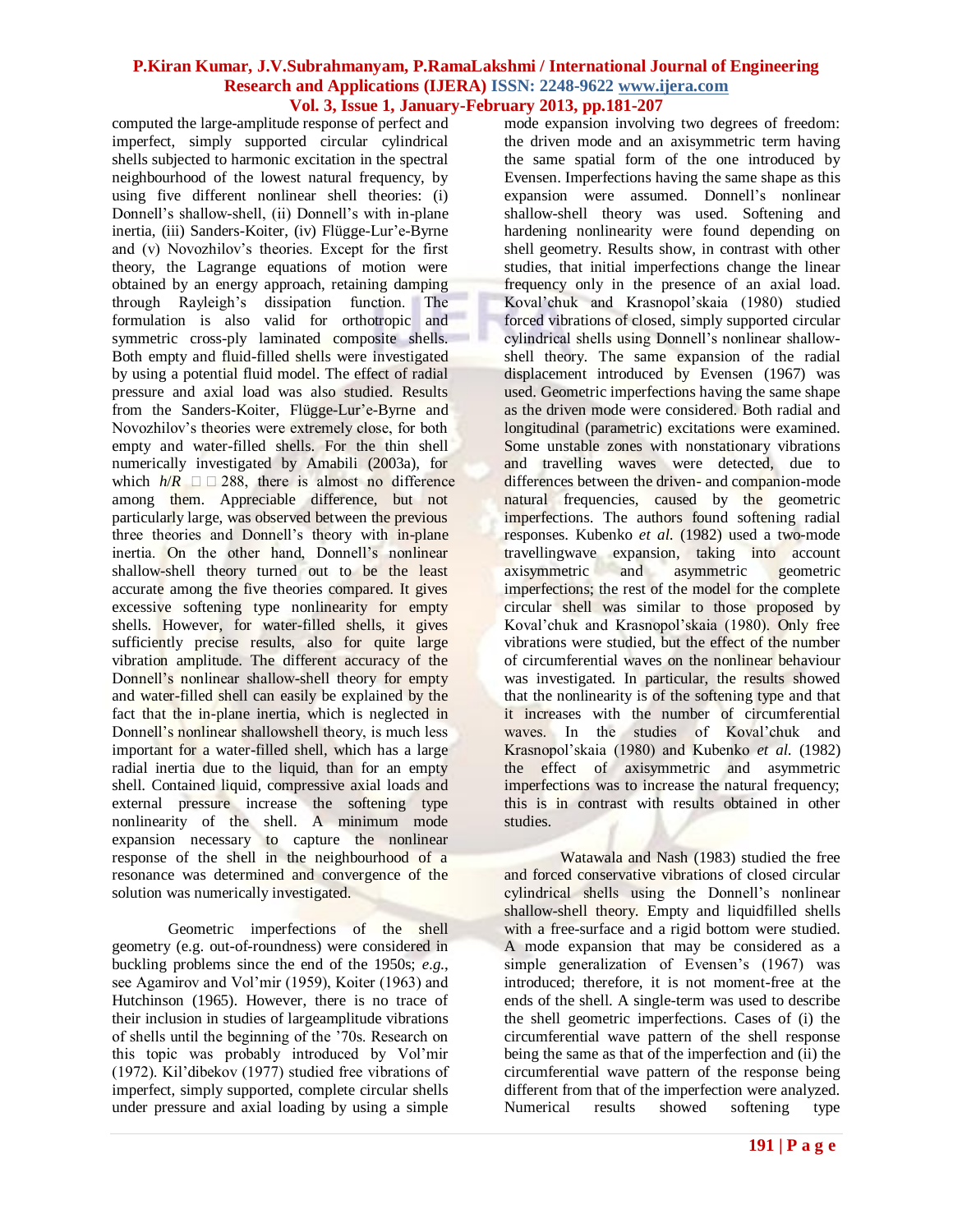nonlinearity. The imperfections lowered the linear frequency of vibrations when the circumferential wave pattern of shell response was the same as that of the imperfection, affecting the observed nonlinearity. Results for forced vibrations were obtained only for beam-bending modes, for which Donnell"s nonlinear shallow-shell theory is not appropriate; these results indicated a hardening ype nonlinearity. Hui (1984) studied the influence of imperfections on free vibrations of simply supported circular cylindrical panels; he used Donnell"s nonlinear shallow-shell theory and a single-mode expansion; the imperfection was assumed to have the same shape as his single-mode expansion. These imperfections changed the linear vibration

frequency (increase or decrease according with the number of circumferential half-waves) and influenced the nonlinearity of the panel.

Jansen (1992) studied large-amplitude vibrations of simply supported, laminated, complete circular cylindrical shells with imperfections. He used Donnell"s nonlinear shallowshell theory and the same mode expansion as Watawala and Nash (1983); the boundary conditions at the shell ends were not fully satisfied. The results showed a softening-type nonlinearity becoming hardening only for very large amplitude of vibrations (generally larger than ten times the shell thickness). Imperfections having the same shape as the asymmetric mode analyzed gave a less pronounced softening behaviour, changing to hardening for smaller amplitudes. Moreover, the linear frequency of the imperfect shell may be considerably lower than the frequency of the perfect shell. In a subsequent study Jansen (2002) developed his model further by using a four-degree-of-freedom expansion. However, numerical results are presented only for a perfect shell. In a third paper by the same author (Jansen 2001), results for composite shells with axisymmetric and asymmetric imperfections are given.

Chia (1987a, b) studied nonlinear free vibrations and postbuckling of symmetrically and asymmetrically laminated circular cylindrical panels with imperfections and different boundary conditions. Donnell"s nonlinear shallow-shell theory was used. A single-mode analysis was carried out, and the results showed a hardening nonlinearity. In a subsequent study Chia (1988b) also investigated doubly-curved panels with rectangular base by using a similar shell theory, and a single-mode expansion in all the numerical calculations, for both vibration shape and initial imperfection. However, in this study, numerical results for circular cylindrical panels and doubly curved shallow shells generally show a

softening nonlinearity, which becomes hardening only for very large vibrations, as expected. The equations of motion are obtained by Gakerkin"s method and are studied by using the harmonic balance method. Only the backbone curves are given. Iu and Chia (1988a) studied antisymmetrically laminated cross-ply circular cylindrical panels by using the Timoshenko-Mindlin kinematic hypothesis, which is an extension of Donnell's nonlinear shallow-shell theory. Effects of transverse shear deformation, rotary inertia and geometrical imperfections were included in the analysis. The solution was obtained by the harmonic balance method after Galerkin projection. Fu and Chia (1989) extended this analysis to include a multi-mode approach. Iu and Chia (1988b) used Donnell's nonlinear shallow-shell theory to study free vibrations and post-buckling of clamped and simply supported, asymmetrically laminated cross-ply circular cylindrical shells. A multi-mode expansion was used without considering companion mode, as only free vibrations were investigated; radial geometric imperfections were taken into account. The homogeneous solution of the stress function was retained, but the dependence on the axial coordinate was neglected, differently to what was done by Fu and Chia (1989). The equations of motion were obtained by using the Galerkin method and were studied by the harmonic balance method. Three asymmetric and three axisymmetric modes were used in the numerical calculations. Numerical results were compared to those obtained by El-Zaouk and Dym (1973) for a simply supported, glass-epoxy orthotropic circular cylindrical shell, showing some differences. In a later paper, Fu and Chia (1993) included in their model nonuniform boundary conditions around the edges. Softening or hardening type nonlinearity was found, depending on the radius-to-thickness ratio. Only undamped free vibrations and buckling were investigated in all this series of studies.

Elishakoff *et al*. (1987) conducted a nonlinear analysis of small vibrations of an imperfect cylindrical panel around a static equilibrium position. Librescu and Chang (1993) investigated geometrically imperfect, doubly-curved, undamped, laminated composite panels. The nonlinear theory of shear-deformable shallow panels was used. The nonlinearity was due to finite deformations of the panel due to in-plane loads and imperfections. Only small-amplitude free vibrations superimposed on this finite initial deformation were studied. A single-mode expansion was used to describe the free vibrations and the initial imperfections. The authors found that imperfections of the panels, of the same shape as the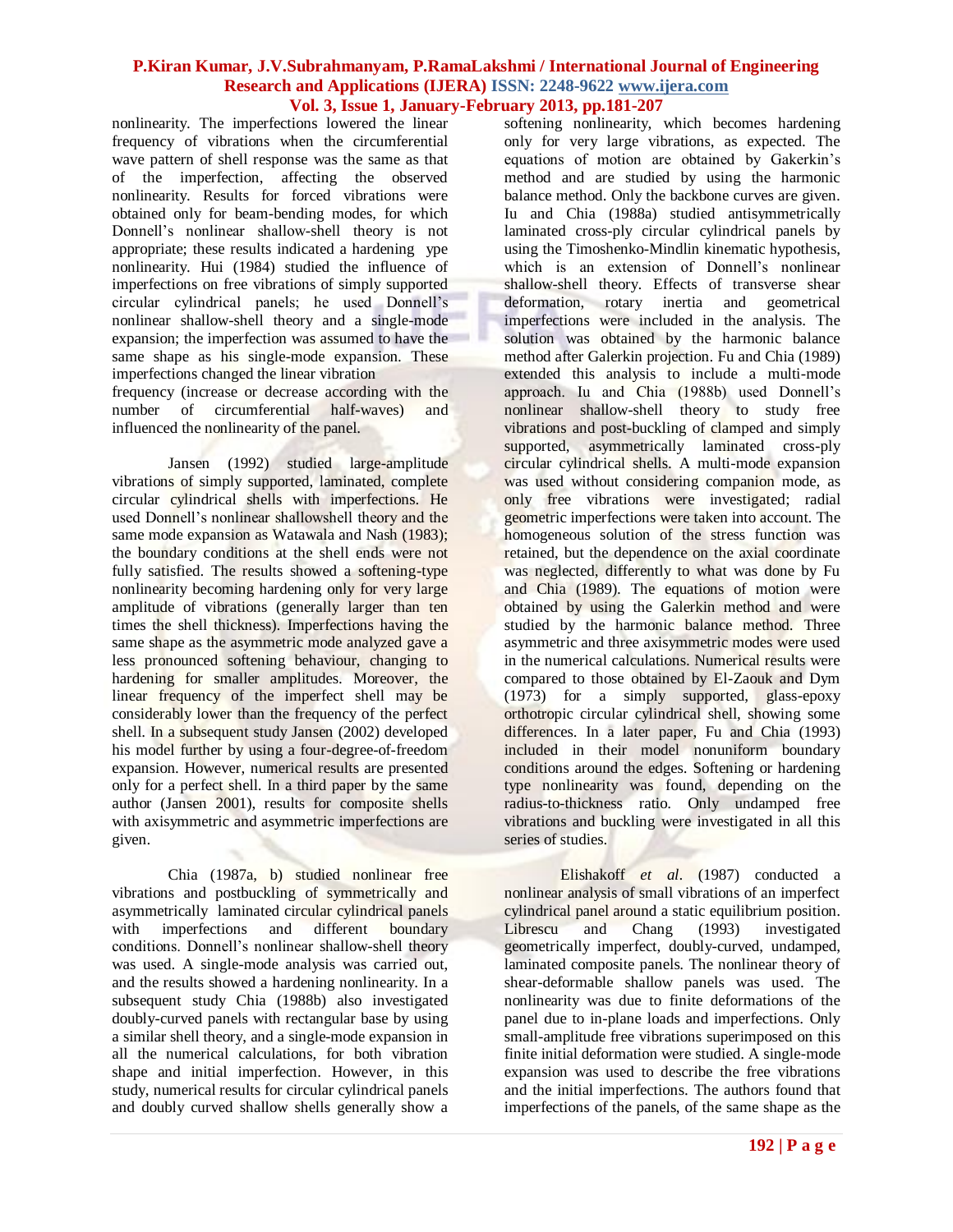mode investigated, lowered the vibration frequency significantly. They also described accurately the postbuckling stability. In fact, curved panels are characterized by an unstable post-buckling behaviour, in the sense that they are subject to a snapthrough-type instability. Librescu *et al*. (1996), Librescu and Lin (1997a) and Hause *et al*. (1998) extended this work to include thermomechanical loads and nonlinear elastic foundations (Librescu and Lin 1997b, 1999). Cheikh *et al*. (1996) studied nonlinear vibrations of an infinite circular cylindrical shell with geometric imperfection of the same shape as the mode excited. Plane-strain theory of shells was assumed, which is suitable only for rings (generating lines remain straight and parallel to the shell axis) and a three-degree-of-freedom model, subsequently reduced to a single-degree-of-freedom one, was developed. Results exhibit a hardening type nonlinearity, which is not reasonable for the shell geometry investigated.

Amabili (2003c) included geometric imperfections in the model previously developed by Pellicano *et al*. (2002) and performed in depth experimental investigations on large-amplitude vibrations of an empty and water-filled, simply supported circular cylindrical shell subject to harmonic excitations. The effect of geometric imperfections on natural frequencies was investigated. In particular, it was found that: (i) axisymmetric imperfections do not split the double natural frequencies associated with each couple of asymmetric modes; outward (with respect with the center of curvature) axisymmetric imperfections increase natural frequencies; small inward (with respect with the center of curvature) axisymmetric imperfections decrease natural frequencies; (ii) ovalisation has a small effect on natural frequencies of modes with several

circumferential waves and it does not split the double natural frequencies; (iii)imperfections of the same shape as the resonant mode decrease both frequencies, but much more the frequency of the mode with the same angular orientation; (iv) imperfections with the twice the number of circumferential waves of the resonant mode decrease the frequency of the mode with the same angular orientation and increase the frequency of the other mode; they have a larger effect on natural frequencies than imperfections of the same shape as the resonant mode. The split of the double natural frequencies, which is present in almost all real shells due to

manufacturing imperfections, changes the traveling wave response. Good agreement betweentheoretical and experimental results was obtained. All the modes investigated show a softening type nonlinearity, which is much more accentuated for the water-filled shell, except in a case displaying internal resonance (one-to-one) among modes with different number of circumferential waves. Travelling wave and amplitude-modulated responses were observed in the experiments.

Results for imperfect shells obtained by Donnell"s nonlinear shell theory retaining inplaneinertia and Sanders-Koiter nonlinear shell theory are given by Amabili (2003a).

Kubenko and Koval"chuk (1998) published an interesting review on nonlinear problems of shells, where several results were reported about parametric vibrations; in such review the limitations of reduced order models were pointed out. Babich and Khoroshun (2001) presented results obtained at the S.P. Timoshenko Institute of Mechanics of the National Academy of Sciences of Ukraine over 20 years of research; the authors focused the attention on the variational–difference methods; more than 100 papers were cited.

Kubenko and Koval"chuk (2004) analyzed the stability and nonlinear dynamics of shells, following the historical advancements in this field, about 190 papers were deeply commented; they suggested, among the others, the effect of imperfections as an important issue to be further investigated.

The fundamental investigation on the stability of circular cylindrical shells is due to Von Karman and Tsien (1941), who analyzed the static stability (buckling) and the postcritical behavior of axially loaded shells. In this study, it was clarified that discrepancies between forecasts of linear models and experimental results were due to the intrinsic simplifications of linear models; indeed, linear analyses are not able to predict the actual buckling phenomenon observed in experiments; conversely, nonlinear analyses show that the bifurcation path is strongly subcritical, therefore, safe design information can be obtained with a nonlinear analyses only. After this important contribution, many other studies have been published on static and dynamic stability of shells.

#### **2.4 Shells Subjected to Periodic axial loads**

Koval (1974) used the Donnell"s nonlinear shallow-shell theory to study the effect of a longitudinal resonance in the parametric transversal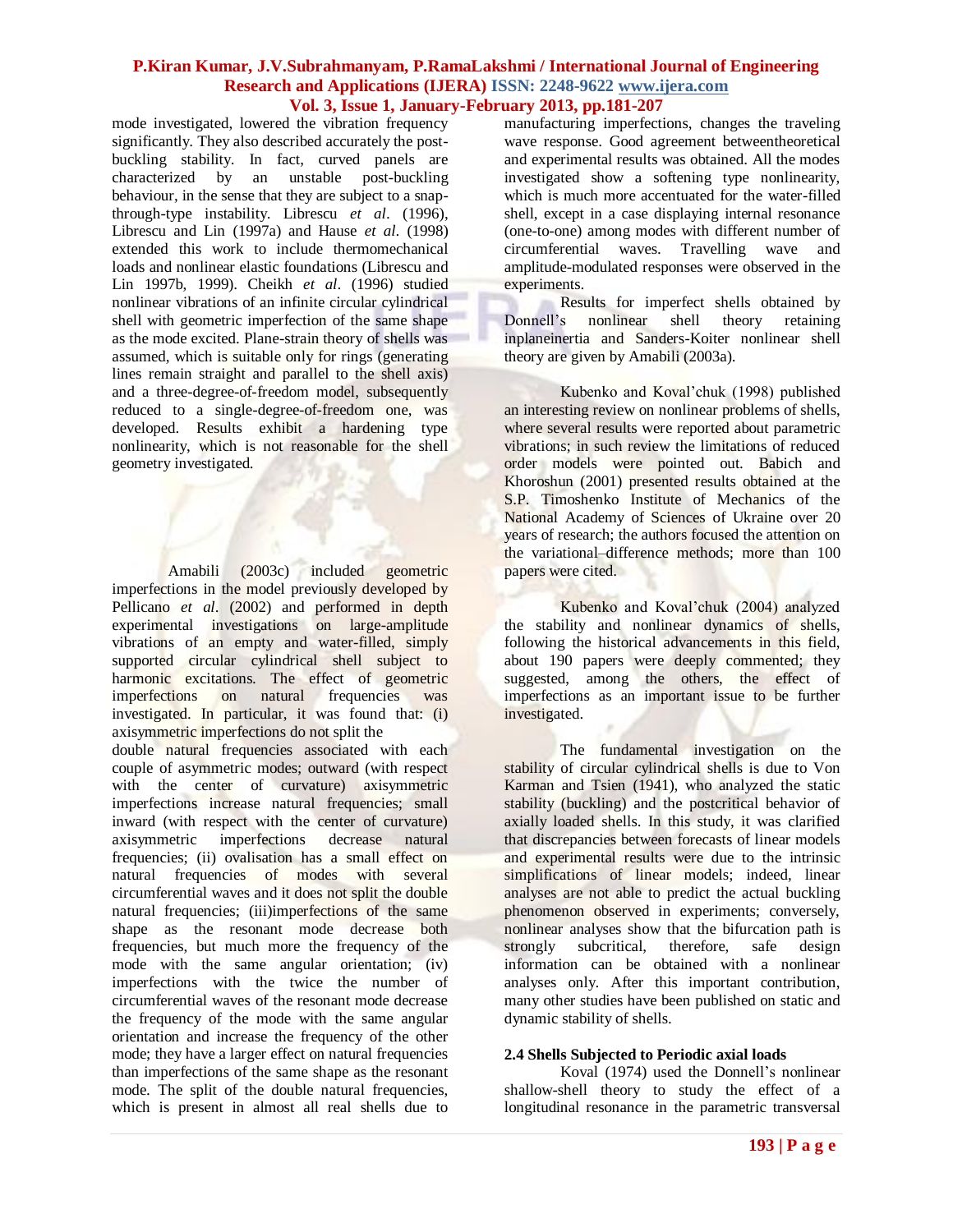instability of a circular shell. He found that, combined parametric resonances give rise to complex regions of parametric instability. However, this kind of phenomenon was found at very high frequency and no damping was included in the analysis.

Hsu (1974) used the Donnell's linear shallow-shell theory to analyzethe parametric instability of a circular cylindrical shell: a uniform pressure load and an axial dynamic load were considered, the former was added in order to eliminate the Poisson"s effect in the in-plane stresses. The same problem was studied by Nagai and Yamaki (1978) using the Donnell"s linear shallow-shell theory, considering different boundary conditions; in this work, the effect of axisymmetric bending vibrations, induced by the axial load and essentially due to the Poisson"s effect, was considered. The classical membrane approach for the in-plane stresses was found inaccurate when the vibration amplitude of axisymmetric modes is not negligible.

Koval"chuck and Krasnopol"skaya (1979) considered the role of imperfections in the resonances of shells subjected to combined lateral and axial loads. They used the Donnell's nonlinear shallow shell theory and a three terms expansion for investigating the onset of travelling waves and nonstationary response; moreover, they gave an initial explanation about discrepancies between theoretical stability boundaries and experiments, addressing such discrepancies to the geometrical imperfections. A further contribution toward such discrepancies is due to Koval'chuck et al. (1982) using the same theory and similar modeling; they claimed that: the theoretical analyses give narrower instability region with respect to experiments if imperfections are not considered. Imperfections cause splitting of conjugate mode frequencies and give rise to doubling of the instability regions.

Bert and Birman (1988) studied the parametric instability of thick circular shells, they developed a special version of the Sanders– Koiter thin-shell theory for thick shells. A single mode analysis, giving rise to a Mathieu type equation of motion, allowed to determine the instability regions.

Argento (1993) used the Donnell"s linear theory and the classical lamination theory to study the dynamic stability of composite circular clamped– clamped shells under axial and torsional loading. The linear equations of motion, obtained from discretization, were analyzed by means of the harmonic balance method and the linear instability regions were found. Argento and Scott (1993) studied the dynamic stability of layered anisotropic circular cylindrical shells.

Popov et al. (1998) analyzed the parametric stability and thepostcritical behavior of an infinitely long circular cylindrical shell, dropping the boundary conditions. A three-mode expansion was used, without the inclusion of the companion mode. Membrane theory was used to evaluate the in-plane stresses due to the axial load. The effect of internal resonances between asymmetric modes was analyzed in detail.

Goncalves and Del Prado (2000, 2002) analyzed the dynamic buckling of a perfect circular cylindrical shell under axial static and dynamic loads. The Donnell"s nonlinear shallow-shell theory was used and the membrane theory was considered to evaluate the in-plane stresses. The partial differential operator was discretized through the Galerkin technique, using a relatively large modal expansion. However, no companion mode participation was considered and the boundary conditions were dropped by assuming an infinitely long shell. Escape from potential well was analyzed in detail and a correlation of this phenomenon with the parametric resonance was given.

In Pellicano and Amabili (2003), parametric instabilities of circular shells (containing an internal fluid) due to combined static and dynamic axial loads were studied by means of the Donnell's nonlinear shallow shell theory for the shell and potential flow theory for the fluid. Among the other findings it was found that the membrane stress assumptions can lead to wrong forecasting of the dynamics when the dynamics of axisymmetric modes cannot be neglected (this is in agreement with Nagai and Yamaki (1978)), the presence of an internal fluid greatly changes the dynamic response.

In Catellani et al. (2004) a multimode modelling of shells subjected to axial static and periodic loads was proposed considering the Donnell"s nonlinear shallow shell theory. The effect of combined static and periodic loads was analyzed in detail considering geometric imperfections. It was found a great influence of imperfections on the instability boundaries and low influence on the postcritical dynamic behaviour for moderate imperfections.

Goncalves and Del Prado (2005) presented a low order model based on the Donnell"s nonlinear shallow shell theory, the nonlinear dynamics and stability of circular cylindrical shells was analyzed.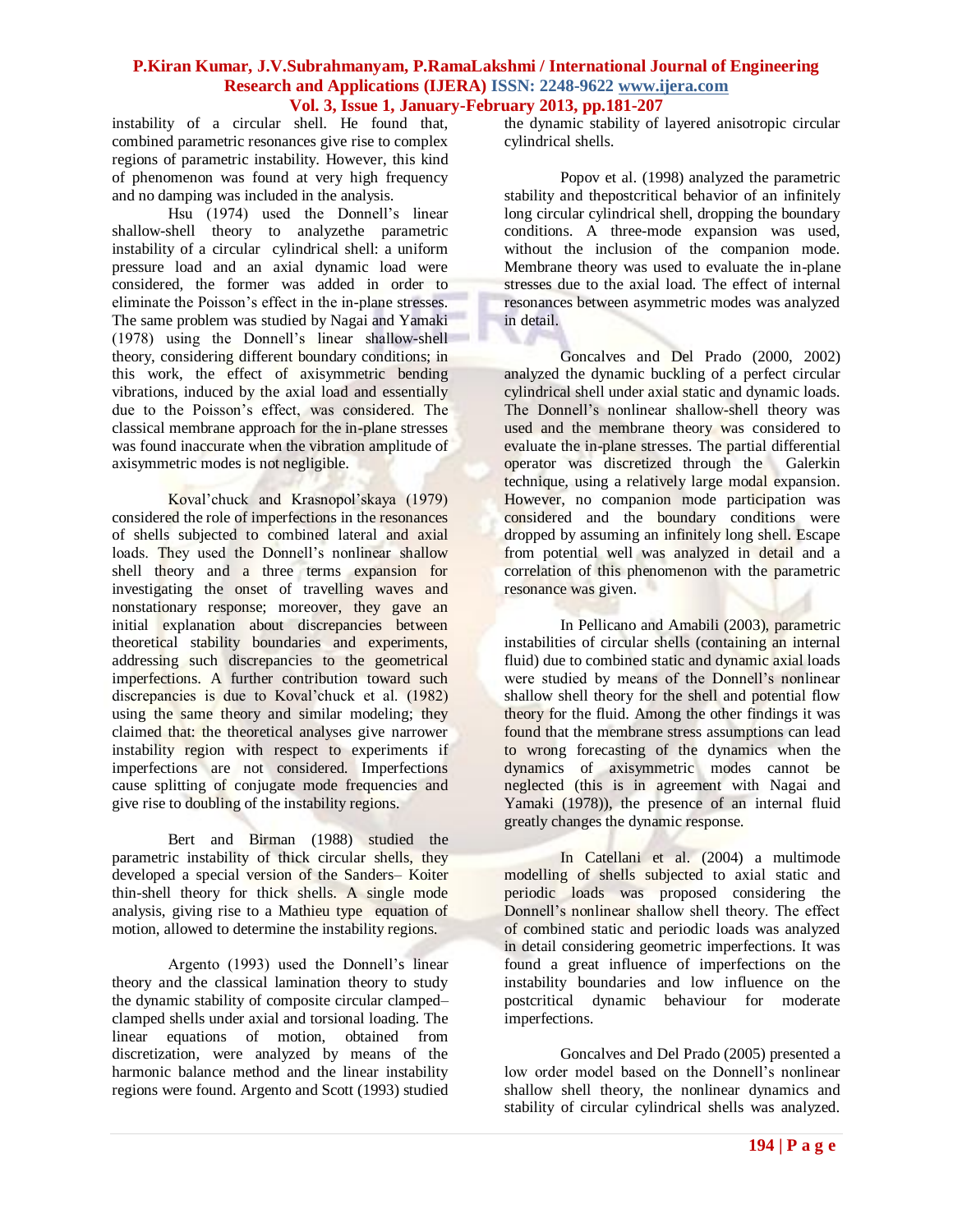They pointed out that suitable reduced order models could be able to reproduce correctly the shell response. An analytical simplified approach was developed by Jansen (2005), in order to simulate dynamic step and periodic axial loads acting on isotropic and anisotropic shells; he showed that simple periodic responses can be simulated through low dimensional models.

The effect of in-plane inertia was included in the Donnell-type equations: it was found that, neglecting the in-plane inertia gives rise to a moderate underestimation of the instability region. The nonlinear dynamics and chaos of shells subjected to an axial load with or without the presence of a contained fluid was presented in Pellicano and Amabili (2006); both nonlinear Donnell's shallow shell and nonlinear Sanders–Koiter theories were used; a multimode expansion, able to model both postcritical buckling and nonlinear vibrations, was considered for reducing the original nonlinear partial differential equations (PDE) to a set of ordinary differential equations (ODE). The effect of a contained fluid and as analyzed and an accurate analysis of the postcritical dynamics was carried out, including a deep study on the chaotic properties of the response.

Goncalves et al. (2007) studied steady state and transient instabilityof circular shells under periodic axial loads using the Donnell"s nonlinear shallow shell theory and a low dimensional Galerkin model. The study clarified the complexity of the basins of attraction of low vibration responses and the escape from the potential well due to the combination of periodic and static compressive loads; moreover, they pointed out that shells are highly sensitive to geometric imperfections.

Darabi et al. (2008) analyzed the dynamic stability of functionally graded circular cylindrical shells using Donnell shallow shell theory. They used a displacement expansion without axisymmetric modes, the Galerkin approach for reducing the PDE to ODE and the Bolotin method for solving the latter one. Only hardening results were obtained, probably due to neglect axisymmetric modes. A detailed bibliographic analysis can be found in such paper.

Del Prado et al. (2009) analyzed the instabilities occurring to a shell conveying an internal heavy fluid and loaded with compressive and periodic axial loads. The Donnell"s nonlinear shallow shell theory was used in combination with a low order Galerkin approach. They showed that the combination of a flowing fluid with axial loads can

lead the shell to large amplitude of vibration and the response is highly sensitive to geometric imperfections. In Pellicano (2009) the dynamic stability of strongly compressed shells, subjected to periodic axial loads, having geometric imperfections, was investigated using the nonlinear Sanders–Koiter theory, a multimode expansion was considered in the modelling. Such paper clarifies that, the role of imperfections becomes important in the case of combined axial compression and periodic loads; indeed, dynamic instabilities interacts with the static potential well. Kochurov and Avramov (2010) presented an analytical study based on the Donnell"s nonlinear shallow shell theory, a low order Galerkin approach and a perturbation procedure. They proved the coexistence of nonlinear normal modes and travelling waves. They pointed out the high modal density of shell like structures and the need of multimode models for an accurate analysis.

Ilyasov (2010) developed a theoretical model for analyzing the dynamic stability of shells having viscoelastic behavior. This kind of models can be particularly useful in the case of polymeric materials.

# **2.5 Shells Subjected to Seismic excitation**

Vijayarachavan and Evan-Iwanowski (1967) analyzed, both analytically and experimentally, the parametric instabilities of a circular shell under seismic excitation. The cylinder position was vertical and the base was axially excited by using a shaker. In this problem, the in-plane inertia is variable along the shell axis and, when the base is harmonically excited, it gives rise to a parametric excitation. Instability regions were found analytically and compared with experimental results.

Bondarenko and Galaka (1977) investigated the parametric instabilities of a composite shell under base seismic motion and free top end. They identified principal instability regions of several modes and also secondary regions; they observed that, the transition from stable to unstable regions is accompanied by a "bang" that can lead the shell to the collapse.

Bondarenko and Telalov (1982) studied experimentally the dynamic instability and nonlinear oscillations of shells; the frequency response was hardening in the region of the main parametric resonance for circumferential wave number  $n = 2$ and softening for  $n > 2$ .

Trotsenko and Trotsenko (2004), studied vibrations of circular cylindrical shells, with attached rigid bodies, by means of a mixed expansion based on trigonometric functions and Legendre polynomials; they considered only linear vibrations.

Pellicano (2005) presented experimental results about violent vibration phenomena appearing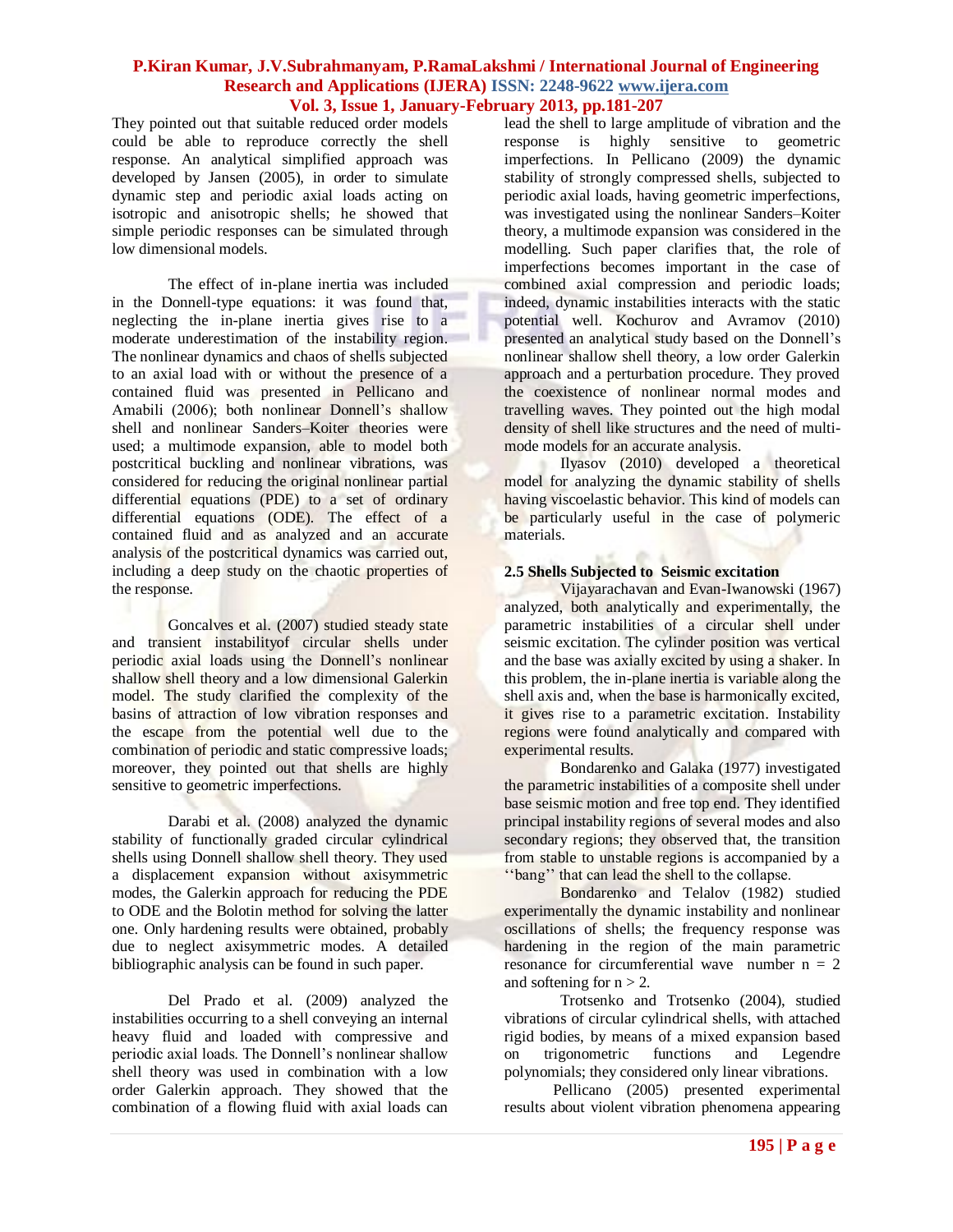in a shell with base harmonic excitation and carrying a rigid mass on the top. When the first axisymmetric mode is in resonance conditions the top mass undergoes to large amplitude of vibration and a huge out of plane shell vibration is detected (more than 2000g), with a relatively low base excitation (about 10g).

Pellicano and Avramov (2007) published a paper concerning the nonlinear dynamics of a shell with base excitation and a top disk. The work was mainly theoretical, i.e. only some experimental results concerning the linear dynamics were presented; the shell was modelled using the nonlinear Sanders–Koiter theory and a reduced order model was used; the analysis was mainly focused on the principal parametric resonance due to high frequency excitations.A similar analysis was presented also in Avramov and Pellicano (2006).

Pellicano (2007) developed a new method, based on the nonlinear Sanders–Koiter theory, suitable for handling complex boundary conditions of circular cylindrical shells and large amplitude of vibrations. The method was based on a mixed expansions considering orthogonal polynomials and harmonic functions. Among the others, the method showed good accuracy also in the case of a shell connected with a rigid body; this method is the starting point for the model developed in the present research.

Mallon et al. (2008) studied isotropic circular cylindrical shells under harmonic base excitation; they used the Donnell's nonlinear shallow shell theory; a multimode expansion, suitable for analyzing the nonlinear resonance and dynamic instability of a specific mode, was used; they presented comparisons between the semianalytical procedure and a FEM model in the case of linear vibrations or buckling. Using the nonlinear semianalytical model they found beating and chaotic responses, severe out of plane vibration and sensitivity to imperfections.

Kubenko and Koval"chuk (2009) published an experimental work focused on shells made of composite materials; they pointed out the inadequateness of the linear viscous damping models. Axial loads (base excitation, and free top end of the shell) and combined loads were considered. The analysis of the principal parametric instability was carried out (probably with sub harmonic response, but no information are give about). Dynamic instability regions were determined experimentally: a disagreement between previous theoretical models (narrower region) and experiments (wider) was

found, the conjecture made by such scientists was that the disagreement was due to shells geometric imperfections. Such paper summarizes some of experimental results published on a previous book (Kubenko et al., 1984)

Mallon et al. (2010) studied circular cylindrical shells made of orthotropic material, the Donnell"s nonlinear shallow shell theory was used with a multimode expansion for discretization (PDE to ODE). They presented also experimental results. The theoretical model considered also the shakershell interaction (it is to note that one of the first works concerning the interaction between an electromechanical shaker and a mechanical system is due to Krasnopol"skaya (1976)). Mallon et al. (2010) investigated the imperfections sensitivity and found a reduction of the instability threshold. No good quantitative match between theory and experiments was found: saturation phenomena, beating and chaos were found numerically. However, this can be considered a seminal work due to the intuition that some complex phenomena can be due to the shaker shell interaction.

In Pellicano(2011), experiments are carried out on a circular cylindrical shell, made of a polymeric material (P.E.T.) and clamped at the base by gluing its bottom to a rigid support. The axis of the cylinder is vertical and a rigid disk is connected to the shell top end. In Pellicano (2007) this problem was fully analyzed from a linear Point ofview. Here nonlinear phenomena are investigated by exciting the shell using a shaking table and a sine excitation. Shaking the shell from the bottom induces a vertical motion of the top disk that causes axial loads due to inertia forces. Such axial loads generally give rise to axial-symmetric deformations; however, in some conditions it is observed experimentally that a violent resonant phenomenon takes place, with a strong energy transfer from low to high frequencies and huge amplitude of vibration. Moreover, an interesting saturation phenomenon is observed: the response of the top disk was completely flat as the excitation frequency was changed around the first axisymmetric mode resonance.

Farshidianfar A. and Farshidianfar M.H.(2011) were carried out both theoretical and experimental analyses on a long circular cylindrical shell. A total of 18 modes, consisting of all the three main mode groups (axisymmetric, beam-like and asymmetric) were found under a frequency range of 0–1000 Hz, by only applying acoustical excitation. Acoustical excitation results were compared with those obtained from contact excitation. It was discovered that if one uses contact methods, several exciting points are required to obtain all modes; whereas with acoustical excitation only one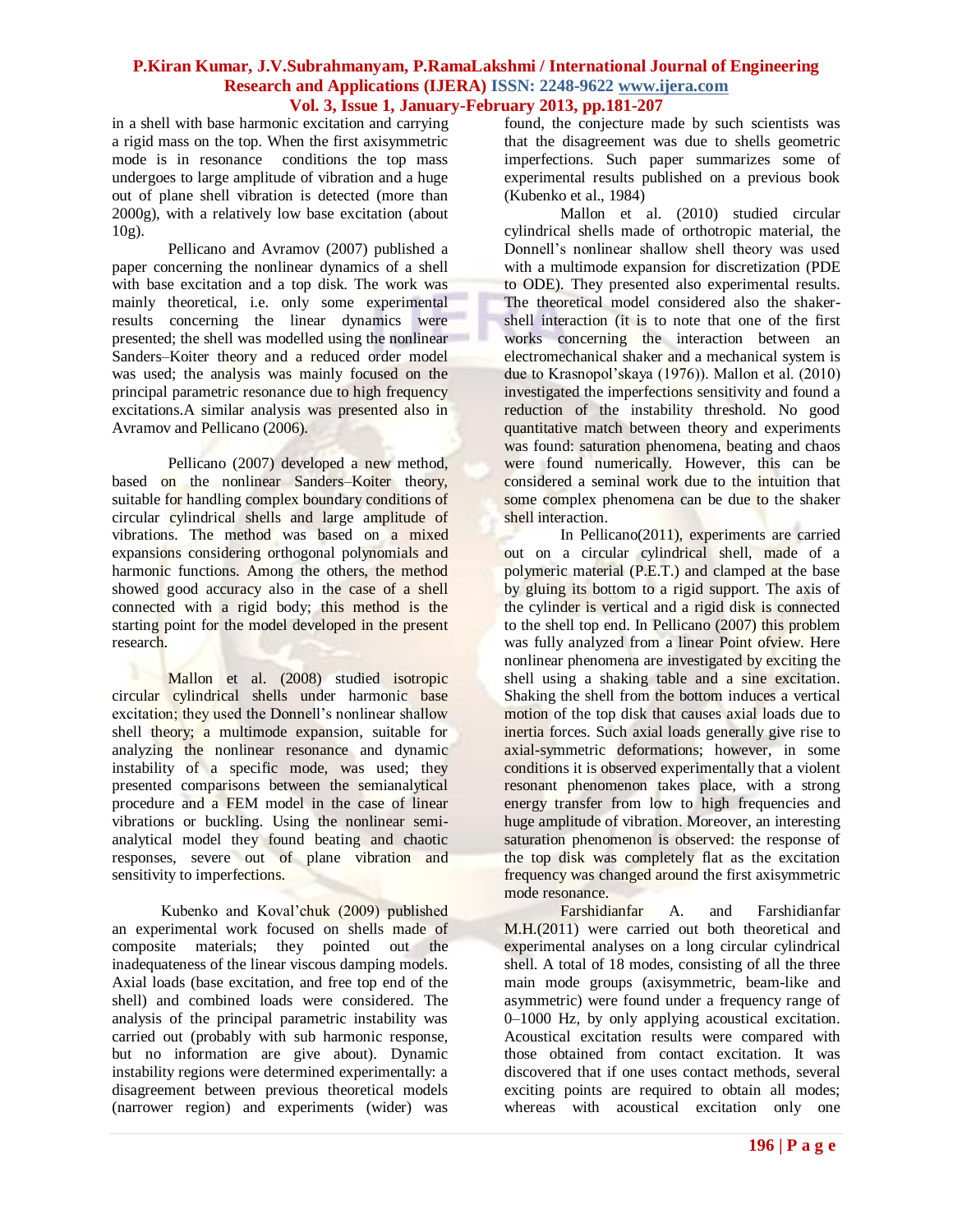acoustical source location for the excitation is needed. Furthermore, acoustical excitation produced much better results, compared with contact excitation, in the frequency band 0–3200 Hz.

Raydin Salahifar(2010) analysed cylindrical shells based on the variational form of Hamilton's principle, the field equations and boundary conditions are formulated for circular cylindrical thin shells under general in-phase and out-of-phase harmonic loads. The resulting field equations are solved in a closed form for general loading and boundary conditions. Through Fourier decomposition of the body forces in the longitudinal direction, a technique for developing the particular solution for general harmonic loading was developed. Through four examples, the results based on the current formulation are shown to be in consistent agreement with those based on established shell models in Abaqus.

Liu and Xing (2012) presented an exact procedure and closed-form solutions with analytically determined coefficients for free vibrations of thin orthotropic circular cylindrical shells with classical boundary conditions. The Donnell–Mushtari thin shell theory and the separation of variables method are employed in the derivation. The proposed method has been verified through comparing its results against results available in literature and of the highly accurate semi-analytical differential quadrature finite element method (S-DQFEM) developed by the authors. The characteristics of the eigenvalues are also examined. It may be known that the Donnell– Mushtari shell theory is the simplest thin shell theory and its results for the lowest frequencies of a closed cylinder may not be as accurate.

Sun and Chu (2012) has been successfully applied the Fourier expansion method to analyze the vibration of a thin rotating cylindrical shell. Validation of this method has been checked by comparisons with previous results in the literature. The method presented makes it possible to derive an analytical solution for a thin rotating cylinder with classical boundary conditions of any type. And, the frequencies of travelling wave can be obtained easily from corresponding frequency determinants. The order of frequency determinant may vary from one to eight depending on the boundary conditions to be satisfied, while the frequency determinant by previous studies [13,26] is always eight-by-eight. One can easily obtain the frequency determinant of a thin rotating cylindrical shell with any given boundary conditions by deleting corresponding rows and columns from frequency determinant of a thin rotating cylindrical shell with "AD-S-S" boundary, and thus complexity of reconstructing frequency

determinants for various boundary conditions is avoided.

The literature shows that, in the past, several methods were developed for investigating: i) nonlinear vibration and stability; ii) the role of imperfections; iii) fluid structure interaction. However, there are few experimental studies about dynamic instabilities and the comparisons between theory and experiments are not yet satisfactory.

Therefore, a contribution toward the knowledge of complex dynamic phenomena on shells is welcome; in particular, there is need of quantitative experimental results and effective modelling tools.

#### **References**

- [1]. ABE, Y. KOBAYASHI and G. YAMADA 2000 *Journal of Sound and Vibration*  **234**, 405-426.Non-linear vibration characteristics of clamped laminated shallow shells.
- [2]. V. L. AGAMIROV and A. S. VOL"MIR 1959 *Izvestiya Akademii Nauk SSSR, Ordelenie Tekhnicheskykh Nauk, Mekhanika i Mashinostroeni* **3**, 78-83. Behaviour of cylindrical shells under dynamic loading by hydrostatic pressure or by axial loading (in Russian). It was published in English in 1961 by *ARS Journal (Journal of the American Rocket Society)* **31**, 98-101.
- [3]. M. AMABILI 2008 Nonlinear Vibrations and Stability of Shells and Plates. New York, USA: Cambridge University Press.
- [4]. Amabili, M., Paı¨doussis, M.P., 2003. Review of studies on geometrically nonlinear vibrations and dynamics of circular cylindrical shells and panels, with and without fluid-structure interaction. Applied Mechanics Reviews 56, 349–381.
- [5]. M. AMABILI 2003a *Journal of Sound and Vibration*, Vol. 264, No. 5, pp. 1091- 1125. Comparison of shell theories for large-amplitude vibrations of circular cylindrical shells: Lagrangian approach.
- [6]. M. AMABILI 2003b *AIAA Journal,* Vol. 41, No. 6, 1119-1130. Nonlinear vibrations of circular cylindrical shells with different boundary conditions.
- [7]. M. AMABILI 2003c *Journal of Sound and Vibration* Vol. 262, No. 4, pp. 921-975. Theory and experiments for largeamplitude vibrations of empty and fluidfilled circular cylindrical shells with imperfections.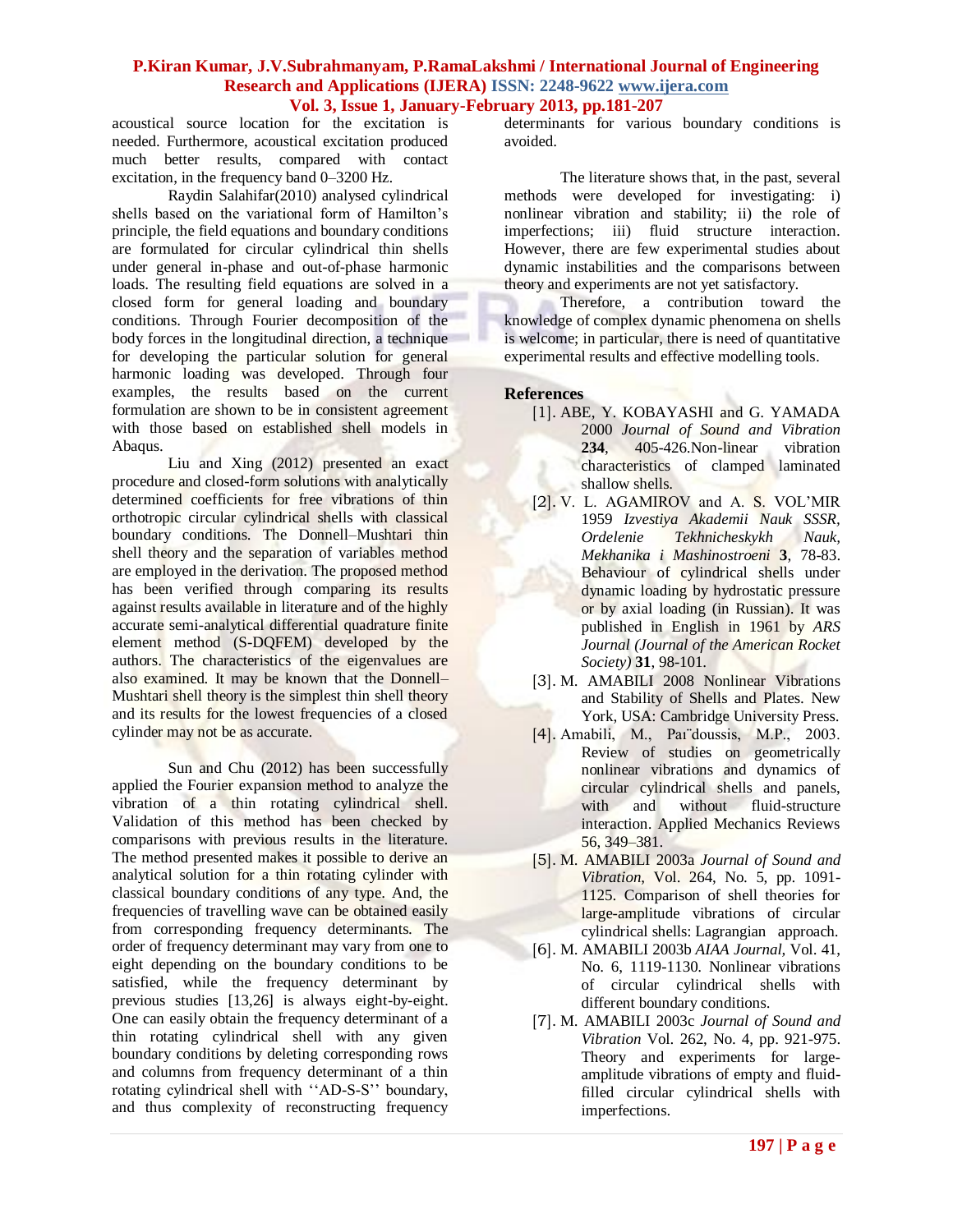- [8]. M. AMABILI, R. GARZIERA and A. NEGRI 2002 *Journal of Fluids and Structures* **16**, 213-227. Experimental study on large-amplitude vibrations of water-filled circular cylindrical shells.
- [9]. M. AMABILI and M. P. PAÏDOUSSIS 2003 *Applied Mechanics Reviews*, Vol. 56, No. 4, 349-381. Review of studies on geometrically nonlinear vibrations and dynamics of circular cylindrical shells and panels, with and without fluidstructure interaction.
- [10]. M. AMABILI, M. PELLEGRINI AND M. TOMMESANI 2003 *Journal of Sound and Vibration*, Vol. 260, No. 3, pp. 537-547. Experiments on largeamplitude vibrations of a circular cylindrical panel.
- [11]. M. AMABILI, F. PELLICANO and M. P. PAÏDOUSSIS 1998 *Journal of Fluids and Structures* **12**, 883-918. Nonlinear vibrations of simply supported, circular cylindrical shells, coupled to quiescent fluid.
- [12]. M. AMABILI, F. PELLICANO and M. P. PAÏDOUSSIS 1999a *Journal of Fluids and Structures* **13**, 785-788. Addendum to "Nonlinear vibrations of simply supported, circular cylindrical shells, coupled to quiescent fluid".
- [13]. M. AMABILI, F. PELLICANO and M. P. PAÏDOUSSIS 1999b *Journal of Sound and Vibration* **225**, 655-699. Nonlinear dynamics and stability of circular cylindrical shells containing flowing fluid. Part I: stability.
- [14]. M. AMABILI, F. PELLICANO and M. P. PAÏDOUSSIS 1999c *Journal of Sound and Vibration* **228**, 1103-1124. Non-linear dynamics and stability of circular cylindrical shells containing flowing fluid, Part II: large-amplitude vibrations without flow.
- [15]. M. AMABILI, F. PELLICANO and M. P. PAÏDOUSSIS 1999d *Journal of Fluids and Structures* **13**, 159-160. Further comments on the nonlinear vibrations of cylindrical shells.
- [16]. M. AMABILI, F. PELLICANO and M. P. PAÏDOUSSIS 2000a *Journal of Sound and Vibration* **237**, 617-640. Nonlinear dynamics and stability of circular cylindrical shells containing flowing fluid, Part III: truncation effect without flow and experiments.
- [17]. M. AMABILI, F. PELLICANO and M. P. PAÏDOUSSIS 2000b *Journal of Sound and Vibration* **237**, 641-666. Nonlinear dynamics and stability of circular cylindrical shells containing flowing fluid, Part IV: large-amplitude vibrations with flow.
- [18]. M. AMABILI, F. PELLICANO and A. F. VAKAKIS 2000c *ASME Journal of Vibration and Acoustics* **122**, 346-354. Nonlinear vibrations and multiple resonances of fluid-filled, circular shells, Part 1: equations of motion and numerical results.
- [19]. Y. AMIRO and N. Y. PROKOPENKO 1999 *International Applied Mechanics*  **35**, 134-139. Study of nonlinear vibrations of cylindrical shells with allowance for energy dissipation.
- [20]. V. ANDRIANOV and E. G. KHOLOD 1993 *Journal of Sound and Vibration*  **165**, 9-17. Non-linear free vibration of shallow cylindrical shell by Bolotin's asymptotic method.
- [21]. V. ANDRIANOV, E. G. KHOLOD and V. I. OLEVSKY 1996 *Journal of Sound and Vibration* **194**, 369-387. Approximate non-linear boundary value problems of reinforced shell dynamics.
- [22]. Argento., 1993. Dynamic stability of a composite circular cylindrical shell subjected to combined axial and torsional loading. Journal of Composite Materials 27, 1722–1738.
- [23]. ARGENTO and R. A. SCOTT 1993b *Journal of Sound and Vibration* **162**, 323-332. Dynamic instability of layered anisotropic circular cylindrical shells, Part II: numerical results.
- [24]. S. Ashley 2001. *Scientific American.*  Warp/drive Underwater.
- [25]. S. ATLURI 1972 *International Journal of Solids and Structures* **8**, 549-569. A perturbation analysis of non-linear free flexural vibrations of a circular cylindrical shell.
- [26]. Avramov, K.V., Pellicano, F. 2006. Dynamical instability of cylindrical shell with big mass at the end, Reports of the National Academy of Science of Ukraine, (in Russian), 5, pp. 41–46.
- [27]. Babcock, C.D., 1983. Shell stability. Journal of Applied Mechanics 50, 935– 940.
- [28]. Babich, D.V., Khoroshun, L.P., 2001. Stability and natural vibrations of shells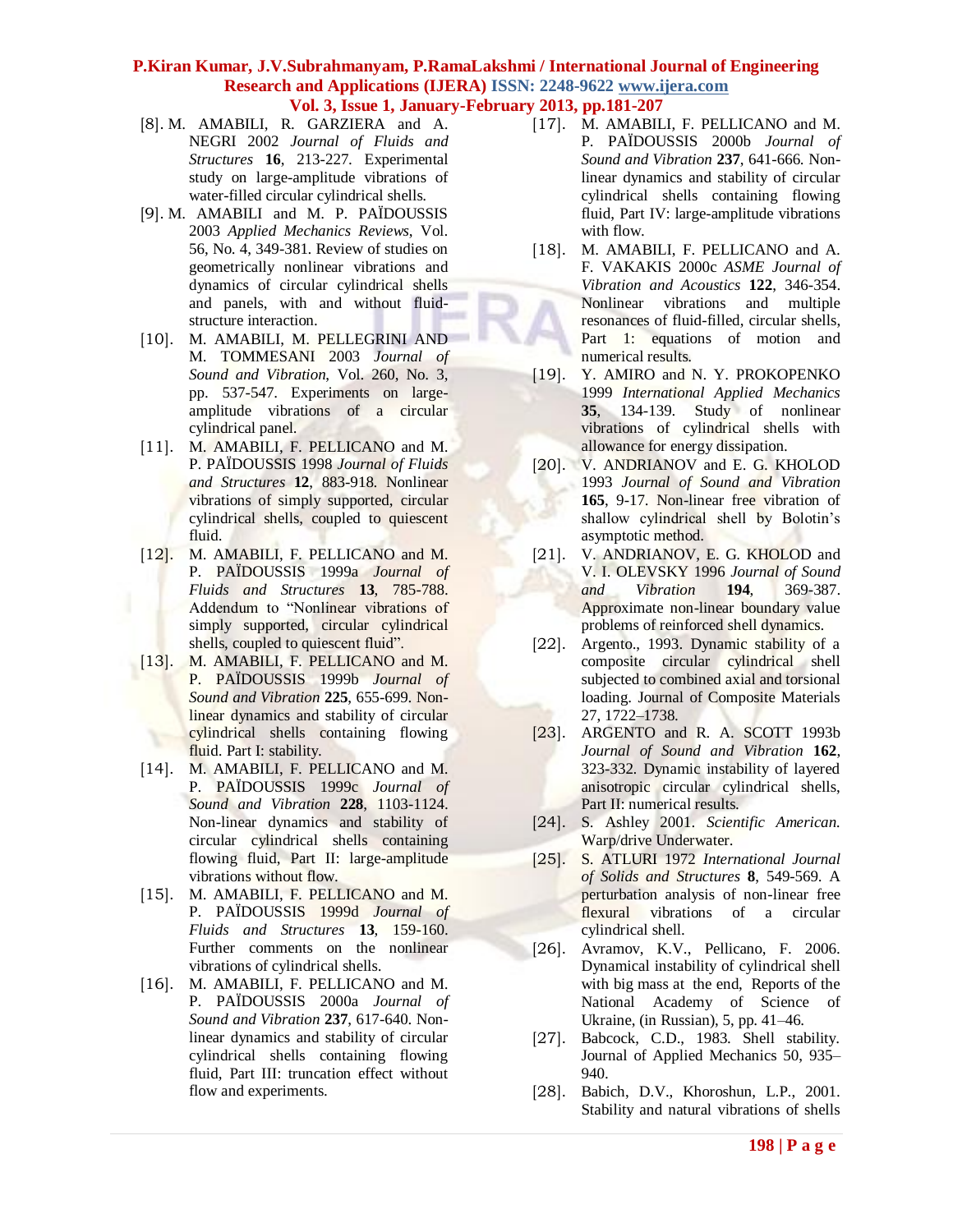with variable geometric and mechanical parameters. International Applied Mechanics. 37 (7), 837–869.

- [29]. Bert, C.W., Birman, V., 1988. Parametric instability of thick, orthotropic, circular cylindrical shells. Acta Mechanica 71, 61–76.
- [30]. BIRMAN V. and BERT C. W. 1987 *International Journal of Non-Linear Mechanics* **22**, 327-334.
- [31]. Non-linear beam-type vibrations of long cylindrical shells.
- [32]. V. BIRMAN and P. TWINPRAWATE 1988 *Journal of Applied Mathematics and Physics (ZAMP)* **39**, 768-775. Free nonlinear vibrations of statically loaded long cylindrical shells.
- [33]. M. N. BISMARCK-NASR 1992 *ASME Applied Mechanics Reviews* **45**, 461-482. Finite element analysis of aeroelasticity of plates and shells.
- [34]. Bondarenko, A.A., Galaka, P.I., 1977. Parametric instability of glass-plastic cylindrical shells. Soviet Applied Mechanics, 13, 411–414. Institute of Mechanics, Academy of Sciences of the Ukrainian SSR, Kiev. Translated from Prikladnaya Mekhanika, 13(4), 124–128.
- [35]. Bondarenko, A.A., Telalov, A. I, 1982. Dynamic instability of cylindrical shells under longitudinal kinematics perturbation. Soviet Applied Mechanics, 18(1), 45–49. Institute of Mechanics, Academy of Sciences of the Ukrainian SSR, Kiev. Translated from Prikladnaya Mekhanika, 18(1), 57–61.
- [36]. BUDIANSKY 1968 *ASME Journal of Applied Mechanics* **35**, 393-401. Notes on nonlinear shell theory.
- [37]. Calladine, C.R., 1995. Understanding imperfection-sensitivity in the buckling of thin-walled shells. Thin-Walled Structures 23, 215–235.
- [38]. Catellani, G., Pellicano, F., Dall"Asta, D., Amabili, M., 2004. Parametric instability of a circular cylindrical shell with geometric imperfections. Computers & Structures 82, 2635–2645.
- [39]. L. CHEIKH, C. PAUCHON, C.-H. LAMARQUE, A. COMBESCURE and R. J. GIBERT 1996 *Mechanics Research Communications* **23**, 151-164. Nonlinear stability of a defective cylindrical shell.

J. C. CHEN and C. D. BABCOCK 1975 *AIAA Journal* **13**, 868-876. Nonlinear vibration of cylindrical shells.

- [40]. C. Y. CHIA 1987a *International Journal of Solids and Structures* **23**, 1123-1132. Non-linear free vibration and postbuckling of symmetrically laminated orthotropic imperfect shallow cylindrical panels with two adjacent edges simply supported and the other edges clamped.
- [41]. C. Y. CHIA 1987b *International Journal of Engineering Sciences* **25**, 427-441. Nonlinear vibration and postbuckling of unsymmetrically laminated imperfect shallow cylindrical panels with mixed boundary conditions resting on elastic foundation.
- [42]. C. Y. CHIA 1988a *ASME Applied Mechanics Reviews* **41**, 439-451. Geometrically nonlinear behaviour of composite plates: a review.
- [43]. C. Y. CHIA 1988b *Ingenieur Archiv* **58**, 252-264. Nonlinear analysis of doubly curved symmetrically laminated shallow shells with rectangular platform.
- [44]. M. CHIBA 1993a *International Journal of Non-Linear Mechanics* **28**, 591-599. Non-linear hydroelastic vibration of a cantilever cylindrical tank. I Experiment (Empty case).
- [45]. M. CHIBA 1993b *International Journal of Non-Linear Mechanics* **28**, 601-612. Non-linear hydroelastic vibration of a cantilever cylindrical tank. II Experiment (Liquid-filled case).
- [46]. M. CHIBA 1993c *ASME Journal of Pressure Vessel Technology* **115**, 381- 388. Experimental studies on a nonlinear hydroelastic vibration of a clamped cylindrical tank partially filled with liquid.
- [47]. M. Chiba, N. Yamaki and J. Tani 1985 *Thin-walled structures* **3**, 1-14. Free vibration of a clamped-free circular cylindrical shell partially filled with liquid. Part III: Experimental results.
- [48]. M. Chiba, N. Yamaki and J. Tani 1984 *Thin-walled structures* **2**, 265-284. Free vibration of a clamped-free circular cylindrical shell partially filled with liquid. Part I: Theoretical analysis.
- [49]. H.-N. CHU 1961 *Journal of Aerospace Science* **28**, 602-609. Influence of largeamplitudes on flexural vibrations of a thin circular cylindrical shell.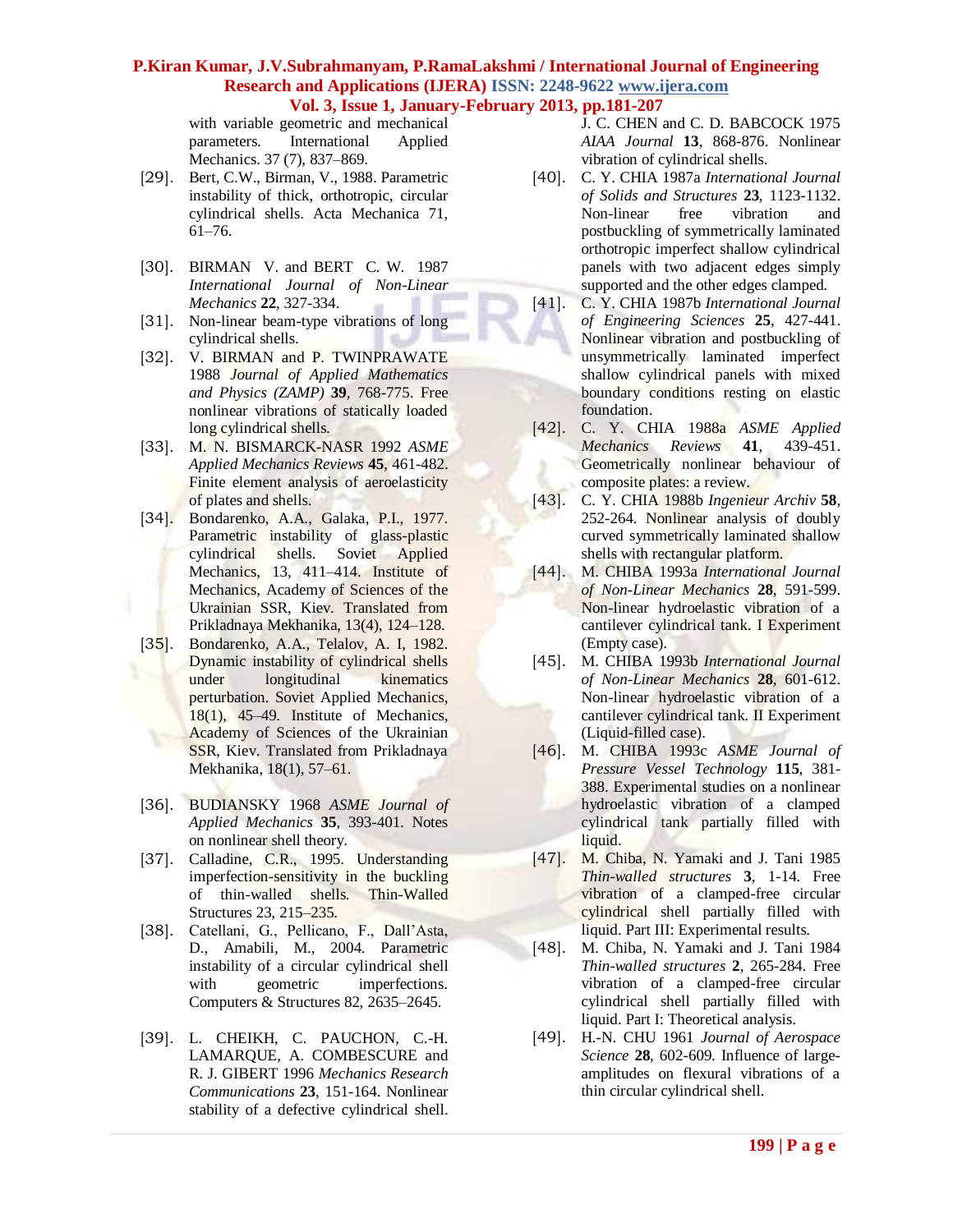- [50]. B. E. CUMMINGS 1964 *AIAA Journal*  **2**, 709-716. Large-amplitude vibration and response of curved panels.
- [51]. Darabi, M., Darvizeh, M., Darvizeh, A., 2008. Non-linear analysis of dynamic stability for functionally graded cylindrical shells under periodic axial loading. Composite Structures 83, 201– 211.
- [52]. Del Prado, Z.J.G.N., Goncalves, P.B., Paı¨doussis, M.P., 2009. Nonlinear vibrations and imperfection sensitivity of a cylindrical shell containing axial fluid flow. Journal of Sound and Vibration 327, 211–230.
- [53]. E. J. DOEDEL, A. R. CHAMPNEYS, T. F. FAIRGRIEVE, Y. A. KUZNETSOV, B. SANDSTEDE and X. WANG 1998 *AUTO 97: Continuation and Bifurcation Software for Ordinary Differential Equations (with HomCont)*. Montreal, Canada: Concordia University.
- [54]. L. H. DONNELL 1934 *Transactions of the ASME* **56**, 795-806. A new theory for the buckling of thin cylinders under axial compression and bending.
- [55]. E. H. DOWELL 1967a *AIAA Journal* **5**, 1508-1509. On the nonlinear flexural vibrations of rings.
- [56]. E. H. DOWELL 1970a *AIAA Journal* **8**, 385-399. Panel flutter: a review of the aeroelastic stability of plates and shells.
- [57]. E. H. DOWELL 1978 *Journal of Sound and Vibration* **60**, 596-597. Comments on non-linear flexural vibrations of a cylindrical shell.
- [58]. E. H. DOWELL 1998 *Journal of Fluids and Structures* **12**, 1087-1089. Comments on the nonlinear vibrations of cylindrical shells.
- [59]. E. H. DOWELL and C. S. VENTRES 1968 *International Journal of Solids and Structures* **4**, 975-991. Modal equations for the nonlinear flexural vibrations of a cylindrical shell.
- [60]. E. H. DOWELL, C. S. VENTRES and D. TANG 1998 *Duke University Research Report*, DT 98-1. Modal equations for the nonlinear flexural vibrations of a cylindrical shell.
- [61]. ELISHAKOFF, V. BIRMAN and J. SINGER 1987 *Journal of Sound and Vibration* **114**, 57-63.Small vibrations of an imperfect panel in the vicinity of a non-linear static state.
- [62]. B. R. EL-ZAOUK and C. L. DYM 1973 *Journal of Sound and Vibration* **31**, 89- 103. Non-linear vibrations of orthotropic doubly-curved shallow shells.
- [63]. D. A. EVENSEN 1963 *AIAA Journal* **1**, 2857-2858. Some observations on the nonlinear vibration of thin cylindrical shells.
- [64]. D. A. EVENSEN 1964 *Non-Linear Flexural Vibrations of Thin Circular Rings*. Ph.D. thesis, California Institute of Technology, Pasadena, CA, USA.
- [65]. D. A. EVENSEN 1965 *A Theoretical and Experimental Study of Nonlinear Flexural Vibrations of Thin Circular Rings*, NASA TR R-227. Washington, DC: Government Printing Office.
- [66]. D. A. EVENSEN 1966 *ASME Journal of Applied Mechanics* **33**, 553-560. Nonlinear flexural vibrations of thin circular rings.
- [67]. D. A. EVENSEN 1967 Nonlinear flexural vibrations of thin-walled circular cylinders. NASA TN D-4090.
- [68]. D. A. EVENSEN 1968 *AIAA Journal* **6**, 1401-1403. Nonlinear vibrations of an infinitely long cylindrical shell.
- *[69].* D. A. EVENSEN 1974 Nonlinear vibrations of circular cylindrical shells. In *Thin-Shell Structures:*
- [70]. *Theory, Experiment and Design*, pp. 133- 155 (eds Y. C. Fung & E. E. Sechler). Englewood Cliffs, NJ: Prentice-Hall.
- [71]. D. A. EVENSEN 1977 *Journal of Sound and Vibration* **52**, 453-454. Comment on "Largeamplitude asymmetric vibrations of some thin shells of revolution".
- [72]. D. A. EVENSEN 1999 *Journal of Fluids and Structures* **13**, 161-164. Non-linear vibrations of cylindrical shells – Logical rationale.
- [73]. D. A. EVENSEN 2000 In *Nonlinear Dynamics of Shells and Plates* (eds. M. P. Païdoussis, M. Amabili and P. B. Gonçalves)*, AMD Vol. 238*, pp. 47-59, ASME, New York. The influence of initial stress and boundary restraints on the nonlinear vibrations of cylindrical shells.
- [74]. D. A. EVENSEN and R. E. FULTON 1967 *Proceedings of the International Conference on Dynamic Stability of Structures*, Evanston, IL, 18-20 October 1965, pp. 237-254, Pergamon Press. Some studies on the nonlinear dynamic response of shell-type structures.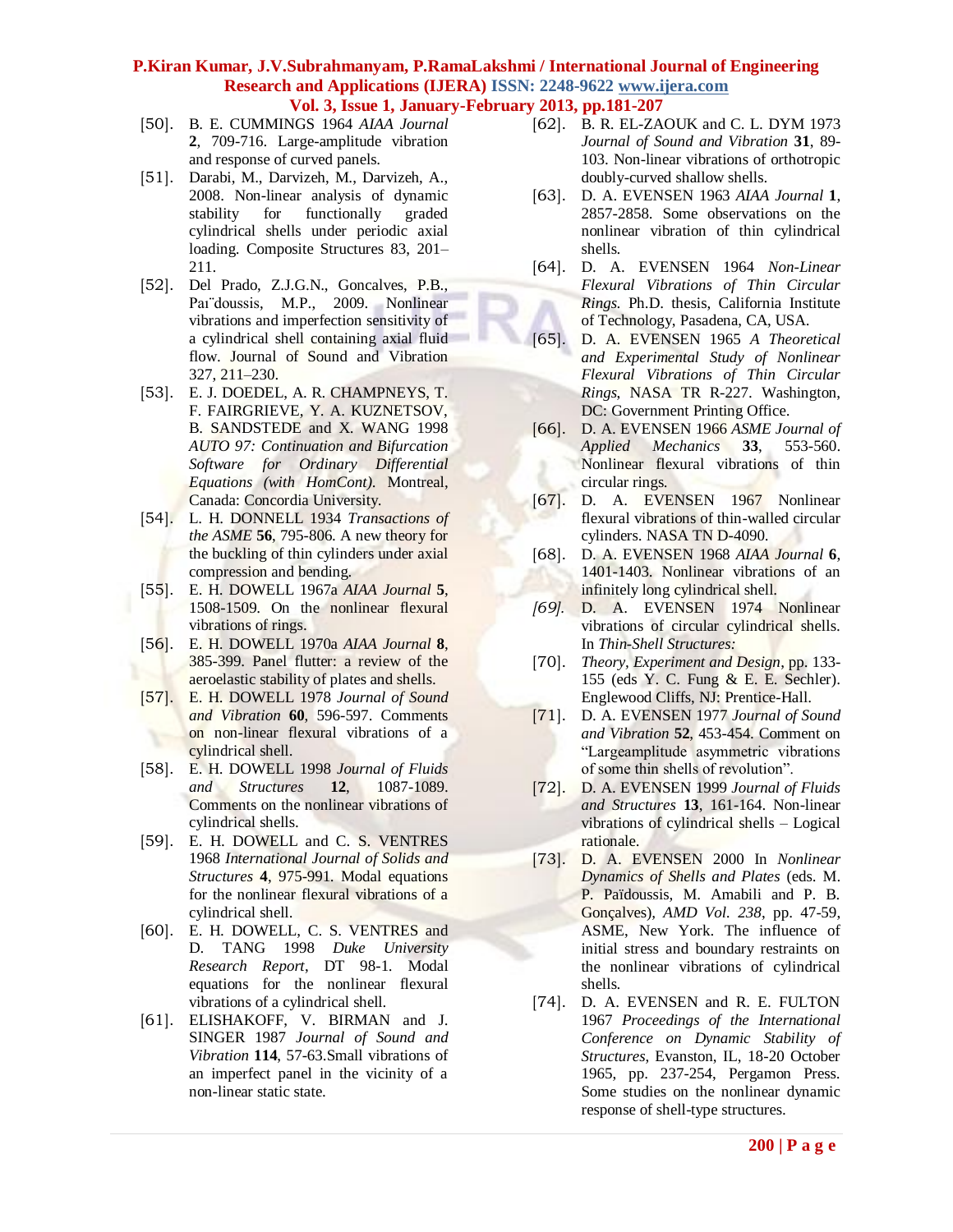- [75]. Farshidianfar A. and Farshidianfar M.H , 2011, Vibration analysis of long cylindrical shells using acoustical excitation. Journal of Sound and Vibration 330,3381-3399.
- [76]. S. FOALE, J. M. T. THOMPSON and F. A. MCROBIE 1998 *Journal of Sound and Vibration* **215**, 527-545. Numerical dimension-reduction methods for nonlinear shell vibrations.
- [77]. Y. M. FU and C. Y. CHIA 1989 *International Journal of Non-Linear Mechanics* **24**, 365-381. Multi-mode non-linear vibration and postbuckling of anti-symmetric imperfect angle-ply cylindrical thick panels.
- [78]. Y. M. FU and C. Y. CHIA 1993 *International Journal of Non-Linear Mechanics* **28**, 313-327. Non-linear vibration and postbuckling of generally laminated circular cylindrical thick shells with non-uniform boundary conditions.
- [79]. M. GANAPATHI and T. K. VARADAN 1995 *Composite Structures* **30**, 33-49. Nonlinear free flexural vibrations of laminated circular cylindrical shells.
- [80]. M. GANAPATHI and T. K. VARADAN 1996 *Journal of Sound and Vibration*  **192**, 1-14. Largeamplitude vibrations of circular cylindrical shells.
- [81]. J. H. GINSBERG 1973 *ASME Journal of Applied Mechanics* **40**, 471-477. Largeamplitude forced vibrations of simply supported thin cylindrical shells.
- [82]. J. H. GINSBERG 1974 *ASME Journal of Applied Mechanics* **41**, 310-311. Nonlinear axisymmetric free vibration in simply supported cylindrical shells.
- [83]. P. B. GONÇALVES and R. C. BATISTA 1988 *Journal of Sound and Vibration* **127**, 133-143. Nonlinear vibration analysis of fluid-filled cylindrical shells.
- [84]. Goncalves, P.B., Del Prado, Z.J.G.N., 2000. The role of modal coupling on the nonlinear response of cylindrical shells subjected to dynamic axial loads. In: Proceedings of the Symposium on Nonlinear Dynamics of Shells and Plates. ASME International Mechanical Engineering Congress and Expo. (AMD vol. 238), Orlando, USA, pp. 105–116.
- [85]. Goncalves, P.B., Del Prado, Z.J.G.N., 2002. Nonlinear oscillations and stability of parametrically excited cylindrical shells. Meccanica 37, 569–597.
- [86]. Goncalves, P.B., Del Prado, Z.J.G.N., 2005. Low-dimensional Galerkin models for nonlinear vibration and instability analysis of cylindrical shells. Nonlinear Dynamics 41, 129–145.
- [87]. Goncalves, P.B., Silva, F.M.A., Del Prado, Z.J.G.N., 2007. Transient and steady state stability of cylindrical shells under harmonic axial loads. International Journal of Non-Linear Mechanics 42, 58–70.
- [88]. E. I. GRIGOLYUK 1955 *Prikladnaya Matematika i Mekhanika* **19**, 376-382. Vibrations of circular cylindrical panels subjected to finite deflections (in Russian).
- [89]. L. GUNAWAN 1998 *Experimental study of nonlinear vibrations of thin-walled cylindrical shells*. Ph.D. Thesis, Technische Universiteit Delft, The Netherlands.
- [90]. Hairer, E., Wanner, G., 1996. Solving Ordinary Differential Equations II. Stiff and Differential-Algebraic Problems, Second revised ed.. Springer Series in Comput. Mathematics, vol. 14 Springer-Verlag.
- [91]. Q. HAN, H. HU and G. YANG 2000 *European Journal of Mechanics A: Solids* **18**, 351-360. A study of chaotic motion in elastic cylindrical shells.
- [92]. T. HAUSE, L. LIBRESCU and T. F. JOHNSON 1998 *International Journal of Non-Linear Mechanics* **33**, 1039-1059. Non-linear response of geometrically imperfect sandwich curved panels under thermomechanical loading.
- [93]. Hsu, C., 1974. On parametric excitation and snap-through stability problems of shells. In: Fung, Y.C., Sechler, E.E. (Eds.), Thin-Shell Structures. Theory Experiments and Design. Prentice-Hall, Englewood Cli?s, Prentice-Hall, New Jersey, pp. p 103–131.
- [94]. K. K. HU and P. G. KIRMSER 1971 *ASME Journal of Applied Mechanics* **38**, 461-466. Non-linear beam-type vibrations of long cylindrical shells.
- [95]. D. HUI 1984 *ASME Journal of Applied Mechanics* **51**, 383-390. Influence of geometric imperfections and in-plane constraints on nonlinear vibrations of simply supported cylindrical panels.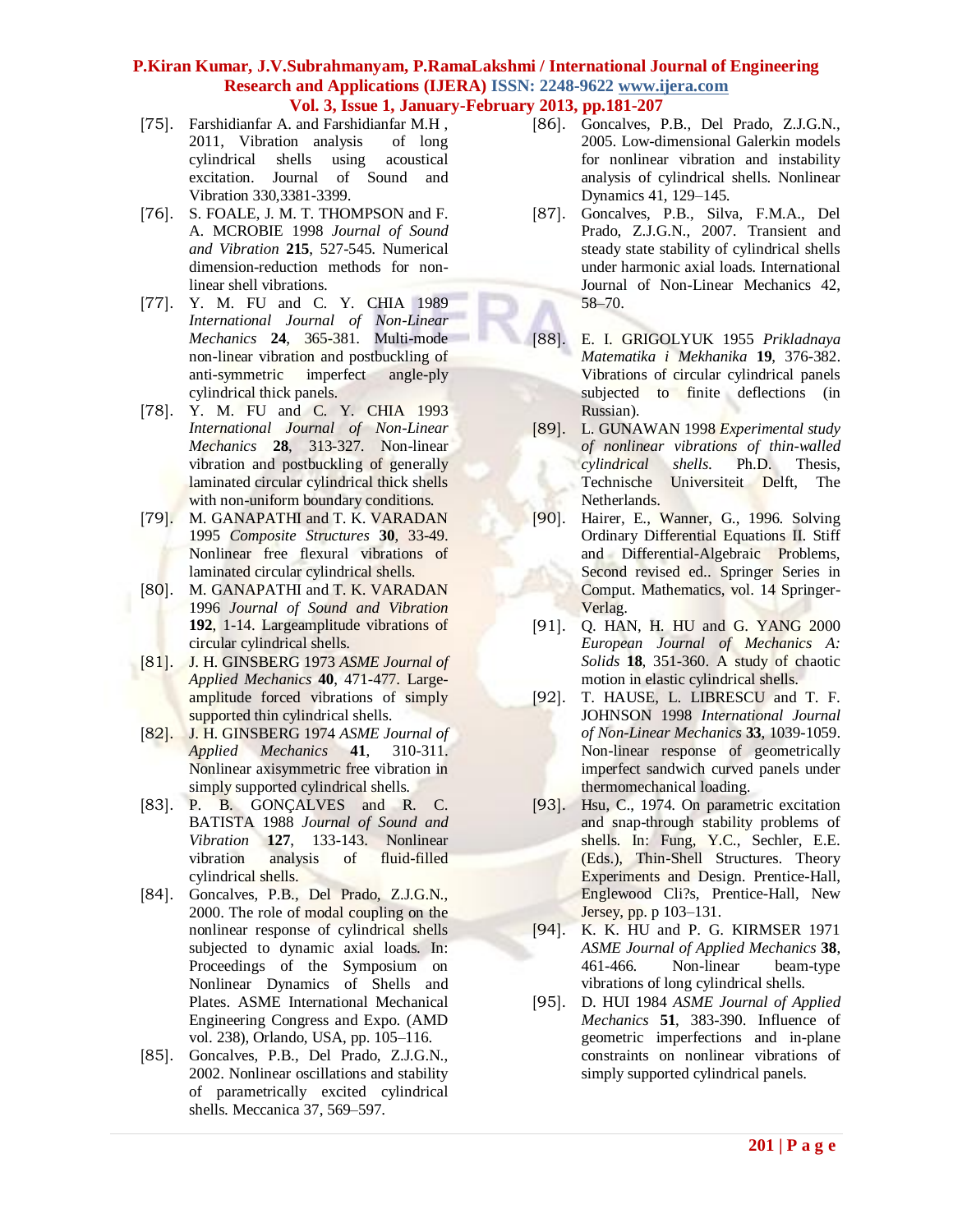- [96]. J. HUTCHINSON 1965 *AIAA Journal* **3**, 1461-1466. Axial buckling of pressurized imperfect cylindrical shells.
- [97]. Ilyasov, M.H., 2010. Parametric vibrations and stability of viscoelastic shells. Mechanics of Time-Dependent Materials 14, 153–171.
- [98]. Jansen, E., 2005. Dynamic stability problems of anisotropic cylindrical shells via a simplified analysis. Nonlinear Dynamics 39, 349–367.
- [99]. E. L. JANSEN 1992 *Proceedings of the 17th International Seminar on Modal Analysis, Katholieke Universiteit Leuven, Leuven*, Vol. **3**, 1463-1479. Nonlinear vibrations of imperfect composite cylindrical shells.
- [100]. E. L. JANSEN 2001 *Proceedings of the 42th AIAA/ASME/ASCE/AHS/ASC Structures, Structural Dynamics and Materials Conference*, Seattle, WA, pp. 1-10 (AIAA paper 2001-1314). Nonlinear vibration analysis of composite cylindrical shells using semianalytical formulation.
- [101]. E. L. JANSEN 2002 *International Journal of Non-Linear Mechanics* **37**, 937-949. Non-stationary flexural vibration behaviour of a cylindrical shell.
- [102]. D. D. KAÑA 1966 in *The Dynamic Behaviour of Liquids in Moving Containers*, editor H. N. Abramson, NASA-SP-106, Washington, DC: Government Printing Office, pp. 303- 352. Interaction between liquid propellants and the elastic structure.
- [103]. D. D. KAÑA, U. S. LINDHOLM and H. N. ABRAMSON 1966 *Journal of Spacecraft and Rockets* **3**, 1183-1188. Experimental study of liquid instability in a vibrating elastic tank.
- [104]. T. VON KÁRMÁN and H.-S. TSIEN 1941 *Journal of the Aeronautical Sciences* **8**, 303-312. The buckling of thin cylindrical shells under axial compression.
- [105]. G. KIL"DIBEKOV 1977 *Prikladnaya Mekhanika* **13(11)**, 46-52. Investigation of the characteristic nonlinear oscillations of a cylindrical shell (in Russian). English version in *Soviet Applied Mechanics* **13**, 1109- 1114.
- [106]. Y. KOBAYASHI and A. W. LEISSA 1995 *International Journal of Non-Linear Mechanics* **30**, 57-66. Large-

amplitude free vibration of thick shallow shells supported by shear diaphragms.

- [107]. Kochurov, R., Avramov, K.V., 2010. Nonlinear modes and travelling waves of parametrically excited cylindrical shells. Journal of Sound and Vibration 329, 2193–2204.
- [108]. W. T. KOITER 1963 *Proceedings Koninklijke Nederlandse Akademie van Wetenschappen* **B 66**, 265-279. The effect of axisymmetric imperfections on the buckling of cylindrical shells under axial compression.
- [109]. W. T. KOITER 1966 *Proceedings Koninklijke Nederlandse Akademie van Wetenschappen* **B 69**, 1- 54. On the nonlinear theory of thin elastic shells. I, II, III.
- [110]. P. S. KOVAL'CHUK and T. S. KRASNOPOL"SKAYA 1980 *Soviet Applied Mechanics* **15**, 867-872. Resonance phenomena in nonlinear vibrations of cylindrical shells with initial imperfections.
- [111]. P. S. KOVAL'CHUK and V. D. LAKIZA 1995 *International Applied Mechanics* **31**, 923-927. Experimental study of induced oscillations with large deflections of fiberglass shells of revolution.
- [112]. P. S. KOVAL'CHUK and N. P. PODCHASOV 1988 *Soviet Applied Mechanics* **24**, 1086-1090. Nonlinear flexural waves in cylindrical shells with periodic excitation.
- [113]. Koval'chuck, P.S., Krasnopol'skaya, Podchsov, T.S.N.P., 1982. Dynamic instability of circular cylindrical shells with initial camber. Institute of Mechanics, Academy of Sciences of the Ukranian SSR, Kiev. Translated from Prikladnaya Mekhanika 18 (3), 28–33.
- [114]. Koval'chuck, P.S., Krasnopol'skaya, T.S., 1979. Resonance phenomena in nonlinear vibrations for cylindrical shells with initial imperfections. Institute of Mechanics, Academy of Sciences of the Ukranian SSR, Kiev. Translated from Prikladnaya Mekhanika 15 (9), 100–107.
- [115]. Koval, L.R., 1974. Effect of longitudinal resonance on the parametric stability of an axially excited cylindrical shell. Journal of Acoustic Society of America 55 (1), 91–97.
- [116]. Krasnopol"skaya, T.S., 1976. Selfexcitations by an electrodynamic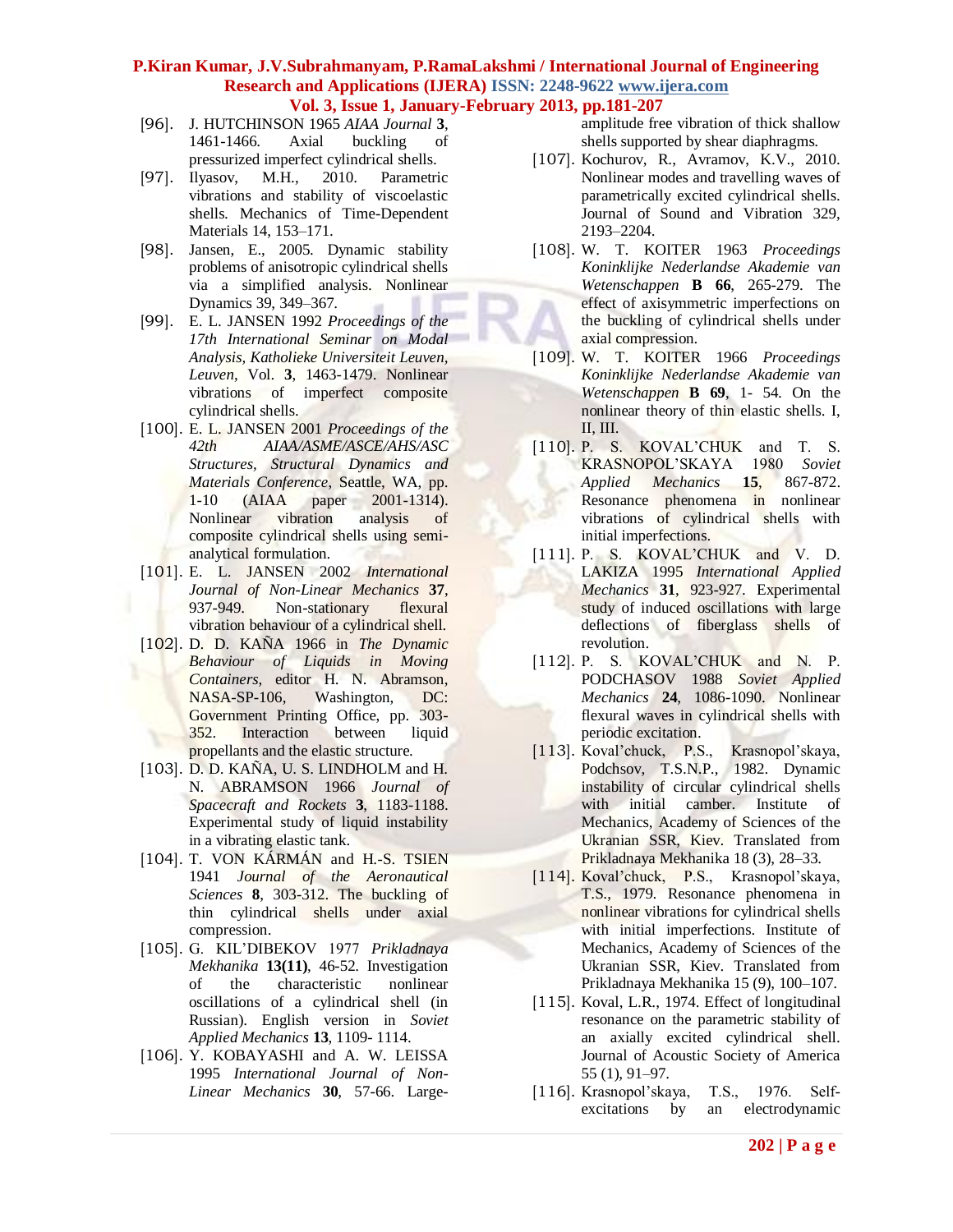vibrator. Kiev State University, Translated from Prikladnaya Mekhanika 13 (2), 108–113.

- [117]. V. D. KUBENKO and P. S. KOVAL"CHUK 1998 *International Applied Mechanics* **34***,* 703-728. Nonlinear problems of the vibration of thin shells (review).
- [118]. V. D. KUBENKO and P. S. KOVAL"CHUK 2000a *Prikladnaya Mekhanika* **36**(4), 3-34. Nonlinear problems of the dynamics of elastic shells partially filled with a liquid (in Russian). English version in *International Applied Mechanics* **36**,  $421-448.$  [119]. V. D.
- KUBENKO and P. S. KOVAL"CHUK 2000b In *Nonlinear Dynamics of Shells and Plates* (eds. M. P. Païdoussis, M. Amabili and P. B. Gonçalves)*, AMD Vol. 238*, pp. 147-153, ASME, New York. Problems of nonlinear multiple-mode vibrations of thin elastic shells of revolution.
- [120]. V. D. KUBENKO, P. S. KOVAL'CHUK and T. S. KRASNOPOL"SKAYA 1982 *Soviet Applied Mechanics* **18**, 34-39. Effect of initial camber on natural nonlinear vibrations of cylindrical shells.
- [121]. Kubenko, V.D., Koval"chuk, P.S., 2004. Influence of initial geometric imperfections on the vibrations and dynamic stability of elastic shells. International Applied Mechanics 40 (8), 847–877.
- [122]. Kubenko, V.D., Koval"chuk, P.S., 2009. Experimental studies of the vibrations and dynamic stability of laminated composite shells. International Applied Mechanics 45 (5), 514–533.
- [123]. Kubenko, V.D., Koval"chuck P.S., Krasnopol"skaya. T.S., 1984. Nonlinear interaction of the flexural modes of vibration of cylindrical shells (in Russian). Nauk. Dumka, Kiev.
- [124]. C. R. LAING, A. MCROBIE and J. M. T. THOMPSON 1999 *Dynamics and Stability of Systems* **14(**2), 163-181. The post-processed Galerkin method applied to non-linear shell vibrations.
- [125]. Y-S. LEE and Y-W. KIM 1999 *Computers and Structures* **70**, 161-168. Nonlinear free vibration analysis of rotating hybrid cylindrical shells.
- [126]. W. LEISSA 1973 *Vibration of Shells*, NASA SP-288. Washington, DC:

Government Printing Office. Now available from The Acoustical Society of America (1993).

- [127]. W. LEISSA and A. S. KADI 1971 *Journal of Sound and Vibration* **16**, 173- 187. Curvature effects on shallow shell vibrations.
- [128]. Leissa, A.W., 1993. Vibration of shells, NASA SP-288. Government Printing Office. Now available from The Acoustical Society of America, Washington, DC.
- [129]. LIBAI and J. G. SIMMONDS 1988 *The Nonlinear Theory of Elastic Shells*. London, UK: Academic Press (2nd edition 1998).
- [130]. L. LIBRESCU and M.-Y. CHANG 1993 *Acta Mechanica* **96**, 203-224. Effects of geometric imperfections on vibration of compressed shear deformable laminated composite curved panels.
- [131]. L. LIBRESCU and W. LIN 1997a *International Journal of Solids and Structures* **34**, 2161-2181. Vibration of thermomechanically loaded flat and curved panels taking into account geometric imperfections and tangential edge restraints.
- [132]. L. LIBRESCU and W. LIN 1997b *International Journal of Non-Linear Mechanics* **326**, 211-225. Postbuckling and vibration of shear deformable flat and curved panels on a non-linear elastic foundation.
- [133]. L. LIBRESCU and W. LIN 1999 *International Journal of Solids and Structures* **36**, 4111-4147. Non-linear response of laminated plates and shells to thermomechanical loading: implications of violation of interlaminar shear traction continuity requirement.
- [134]. L. LIBRESCU, W. LIN, M. P. NEMETH and J. H. STARNES JR. 1996 *Journal of Spacecraft and Rockets* **33**, 285-291. Vibration of geometrically imperfect panels subjected to thermal and mechanical loads.
- [135]. LIKHODED 1976 *Mechanics of Solids*  **11**, 127-132. Nonlinear vibrations of shells of revolution with concentrated masses.
- [136]. G. Lin, B. Balachandran and E. Abed 2006 *Proceedings of the ASME International Mechanics Engineering Congress and Exposition, Chicago, IL.*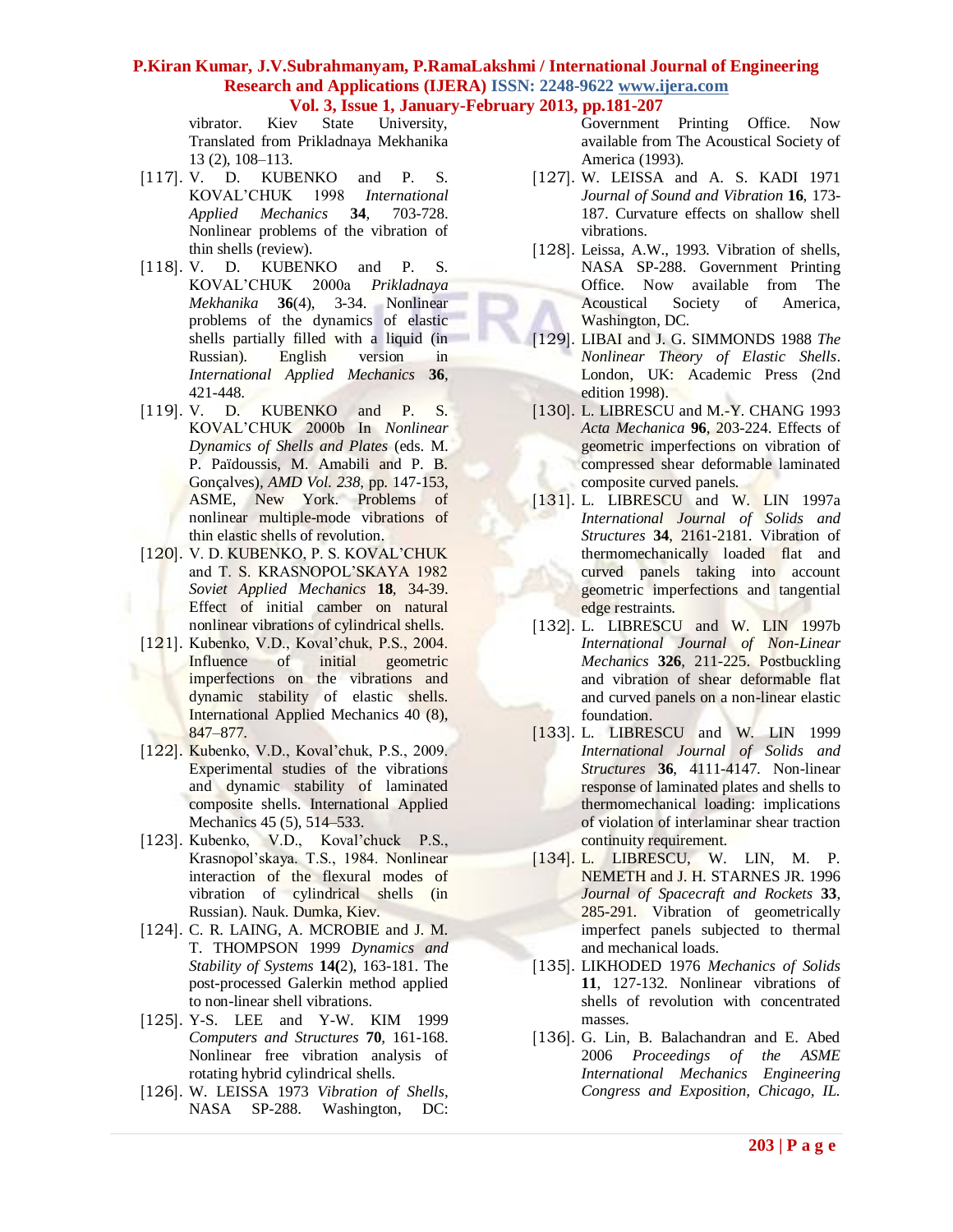Bifurcation behaviour of a supercavitating vehicle.

- [137]. Liu B.,Xing Y.F., Qatu M.S., 2012. Exact characteristic equations for free vibrationsnof thin orthotropic circular cylindrical shells. Composite Structures94,484-493.
- [138]. MAEWAL 1986a *International Journal of Non-Linear Mechanics* **21**, 433-438. Miles' evolution equations for axisymmetric shells: simple strange attractors in structural dynamics.
- [139]. MAEWAL 1986b *Computer Methods in Applied Mechanics and Engineering* **58**, 37-50. Finite element analysis of steady nonlinear harmonic oscillations of axisymmetric shells.
- [140]. Mallon, N.J., 2008. Dynamic Stability if Thin-Walled Structures: A Semi-Analytical and Experimental Approach. PhD Thesis, Eindhoven University of Technology Library, ISBN 978-90-386- 1374-1.
- [141]. Mallon, N.J., Fey, R.H.B., Nijmeijer, H., 2008. Dynamic stability of a thin cylindrical shell with top mass subjected to harmonic base-acceleration. International Journal of Solids and Structures 45 (6), 1587–1613.
- [142]. Mallon, N.J., Fey, R.H.B., Nijmeijer, H., 2010. Dynamic stability of a baseexcited thin orthotropic cylindrical shell with top mass: simulations and experiments.Journal of Sound and Vibration 329, 3149–3170.
- [143]. R. MAO and F. W. WILLIAMS 1998a *Journal of Sound and Vibration* **210**, 307-327. Post-critical behaviour of orthotropic circular cylindrical shells under time dependent axial compression.
- [144]. R. MAO and F. W. WILLIAMS 1998b *International Journal of Solids and Structures* **35**, 2151- 2171. Nonlinear analysis of cross-ply thick cylindrical shells under axial compression.
- [145]. Y. MATSUZAKI and S. KOBAYASHI 1969a *Journal of the Japan Society for Aeronautical and Space Sciences* **17**, 308-315. An analytical study of the nonlinear flexural vibration of thin circular cylindrical shells (in Japanese).
- [146]. Y. MATSUZAKI and S. KOBAYASHI 1969b *Transactions of the Japan Society for Aeronautical and Space Sciences* **12**, 55-62. A theoretical and experimental study of the nonlinear flexural vibration

of thin circular cylindrical shells with clamped ends.

- [147]. J. MAYERS and B. G. WRENN 1967 On the nonlinear free vibrations of thin circular cylindrical shells. *Developments in Mechanics, Proceedings of the 10th Midwestern Mechanics Conference*, 819- 846. New York: Johnson Publishing Co.
- [148]. Y. V. MIKHLIN 2000 In *Nonlinear Dynamics of Shells and Plates* (eds. M. P. Païdoussis, M. Amabili and P. B. Gonçalves)*, AMD Vol. 238*, pp. 95-103, ASME, New York. Stability of regular or chaotic post-buckling vibration of elastic shells.
- [149]. F. MOUSSAOUI, R. BENAMAR and R. G. WHITE 2000 *Journal of Sound and Vibration* **232**, 917- 943. The effects of large vibration amplitudes on the mode shapes and natural frequencies of thin elastic shells, Part I: coupled transversecircumferential mode shapes of isotropic circular cylindrical shells of infinite length.
- [150]. KH. M. MUSHTARI and K. Z. GALIMOV 1957 *Non-Linear Theory of Thin Elastic Shells*. Academy of Sciences (Nauka), Kazan'; English version, NASA-TT-F62 in 1961.
- [151]. Nagai, K., Yamaki, N., 1978. Dynamic stability of circular cylindrical shells under periodic compressive forces. Journal of Sound and Vibration 58 (3), 425–441.
- [152]. K. NAGAI and T. YAMAGUCHI 1995 ASME PVP Vol. 297, pp. 107-115. Chaotic oscillations of a shallow cylindrical shell with rectangular boundary under cyclic excitation.
- [153]. K. NAGAI, T. YAMAGUCHI and T. MURATA 2001 *Proceedings of the 3rd International Symposium on Vibration of Continuous Systems*, 49-51, Grand Teton National Park, Wyoming, USA, July 23- 27. Chaotic oscillations of a cylindrical shell-panel with concentrated mass under gravity and cyclic load.
- [154]. P. M. NAGHDI and R. P. NORDGREN 1963 *Quarterly of Applied Mathematics*  **21**, 49-59. On the nonlinear theory of elastic shells under the Kirchhoff hypothesis.
- [155]. H. NAYFEH and R. A. RAOUF 1987a *International Journal of Solids and Structures* **23**, 1625- 1638. Non-linear oscillation of circular cylindrical shells.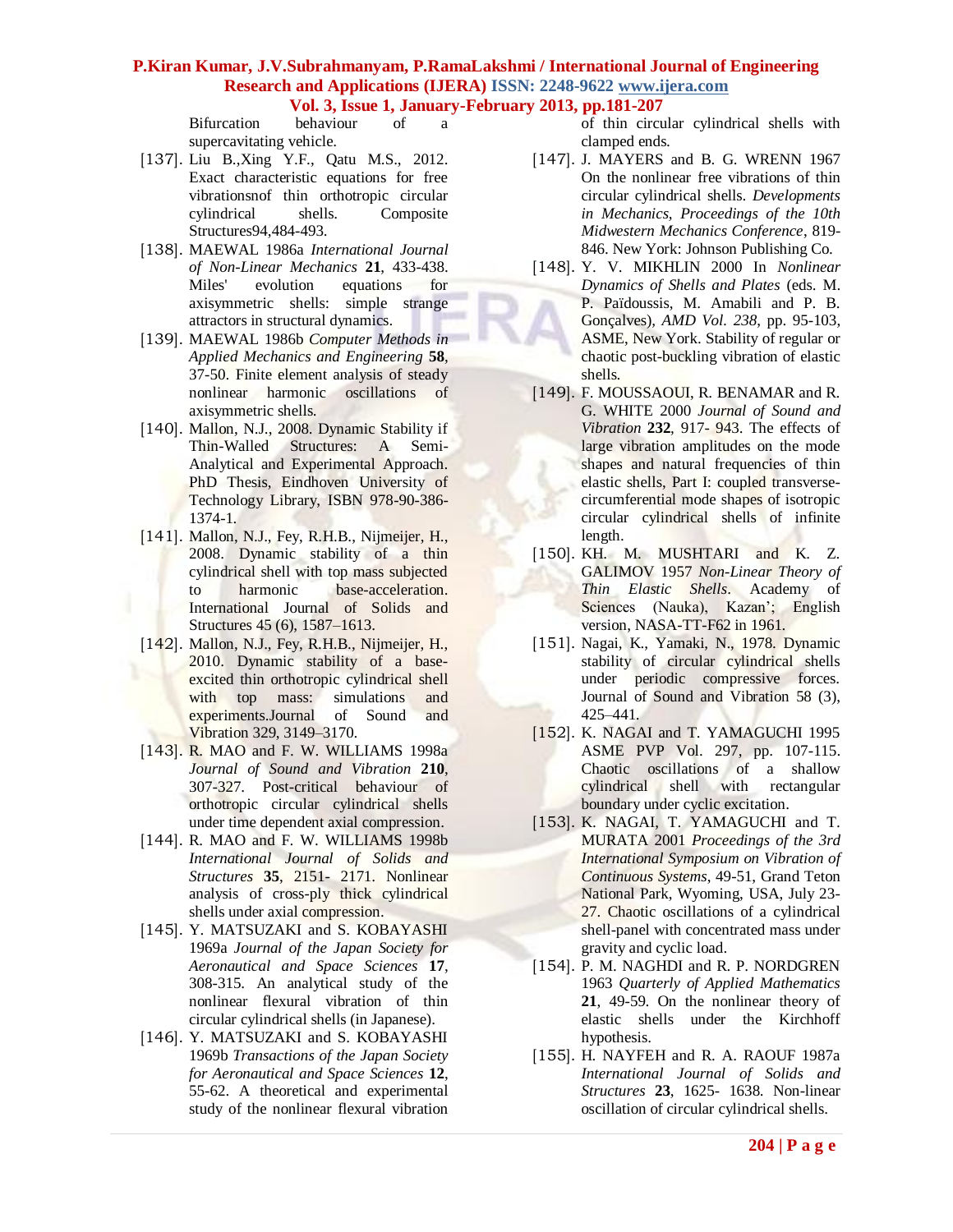- [156]. H. NAYFEH and R. A. RAOUF 1987b *ASME Journal of Applied Mechanics* **54**, 571-577. Nonlinear forced response of infinitely long circular cylindrical shells.
- [157]. H. NAYFEH, R. A. RAOUF and J. F. NAYFEH 1991 *ASME Journal of Applied Mechanics* **58**, 1033-1041. Nonlinear response of infinitely long circular cylindrical shells to subharmonic radial loads.
- [158]. J. F. NAYFEH and N. J. RIVIECCIO 2000 *Journal of Aerospace Engineering*  **13**(2), 59-68. Nonlinear vibration of composite shell subjected to resonant excitations.
- [159]. V. V. NOVOZHILOV 1953 *Foundations of the Nonlinear Theory of Elasticity*. Graylock Press, Rochester, USA (now available from Dover, N.Y., USA).
- [160]. J. NOWINSKI 1963 *AIAA Journal* **1**, 617-620. Nonlinear transverse vibrations of orthotropic cylindrical shells.
- [161]. M. D. OLSON 1965 *AIAA Journal* **3**, 1775-1777. Some experimental observations on the nonlinear vibration of cylindrical shells.
- [162]. M. P. PAÏDOUSSIS 2002 *Fluid-Structure Interactions: Slender Structures and Axial Flow*. Vol. 2. London, UK: Academic Press.
- [163]. M. P. PAÏDOUSSIS, M. AMABILI and P. B. GONÇALVES (editors) 2000 *Nonlinear Dynamics of Shells and Plates*, AMD-Vol. 238, Proceedings of the ASME International Mechanical Engineering Congress and Exposition, ASME, New York.
- [164]. M. P. PAÏDOUSSIS and J.-P. DENISE 1972 *Journal of Sound and Vibration* **20**, 9-26. Flutter of thin cylindrical shells conveying fluid.
- [165]. D. A. PALIWAL and V. BHALLA 1993] *International Journal of Pressure Vessels and Piping* **54**, 387-398. Large amplitude free vibrations of cylindrical shell on Pasternak foundations.
- [166]. D. A. PALIWAL and V. BHALLA 1993 *Journal of Vibration and Acoustics* **115**, 70-74. Large amplitude free vibration of shallow spherical shell on a Pasternak foundation.
- [167]. F. PELLICANO, M. AMABILI and A. F. VAKAKIS 2000 *ASME Journal of Vibration and Acoustics* **122**, 355-364. Nonlinear vibrations and multiple

resonances of fluid-filled, circular shells, Part 2: perturbation analysis.

- [168]. F. PELLICANO, M. AMABILI and M. P. PAÏDOUSSIS 2002 *International Journal of Non-Linear Mechanics* **37**, 1181-1198. Effect of the geometry on the non-linear vibration of circular cylindrical shells.
- [169]. Pellicano, F., Amabili, M., 2003. Stability and vibration of empty and fluid-filled circular cylindrical shells subjected to dynamic axial loads. International Journal of Solids and Structures 40, 3229–3251.
- [170]. Pellicano, F., 2005. Experimental analysis of seismically excited circular cylindrical shells. In: Proceedings of ENOC-2005, Fifth EUROMECH Nonlinear Dynamics Conference, Eindohven, The Netherlands, August 7– 12.
- [171]. Pellicano, F., Amabili, M., 2006. Dynamic instability and chaos of empty and fluidfilled circular cylindrical shells under periodic axial loads. Journal of Sound and Vibration 293 (1–2), 227– 252. Pellicano, F., Avramov, K.V., 2007. Linear and nonlinear dynamics of a circular cylindrical shell connected to a rigid disk. Communications in Nonlinear Science and Numerical Simulation 12 (4), 496–518.
- [172]. F. PELLICANO 2007 *Journal of Sound and Vibration* **303**, 154–170. Vibrations of circular cylindrical shells: Theory and experiments.
- [173]. Pellicano, F., 2009. Dynamic stability and sensitivity to geometric imperfections of strongly compressed circular cylindrical shells under dynamic axial loads. Communications in Nonlinear Science and Numerical Simulations 14 (8), 3449– 3462.
- [174]. POPOV, J. M. T. THOMPSON and F. A. MCROBIE 1998a *Journal of Sound and Vibration* **209**, 163-186. Low dimensional models of shell vibrations. Parametrically excited vibrations of cylindrical shells.
- [175]. POPOV, J. M. T. THOMPSON and F. A. MCROBIE 2001 *Journal of Sound and Vibration* **248**, 395-411. Chaotic energy exchange through auto-parametric resonance in cylindrical shells.
- [176]. G. PRATHAP 1978a *Journal of Sound and Vibration* **56**, 303-305. Comments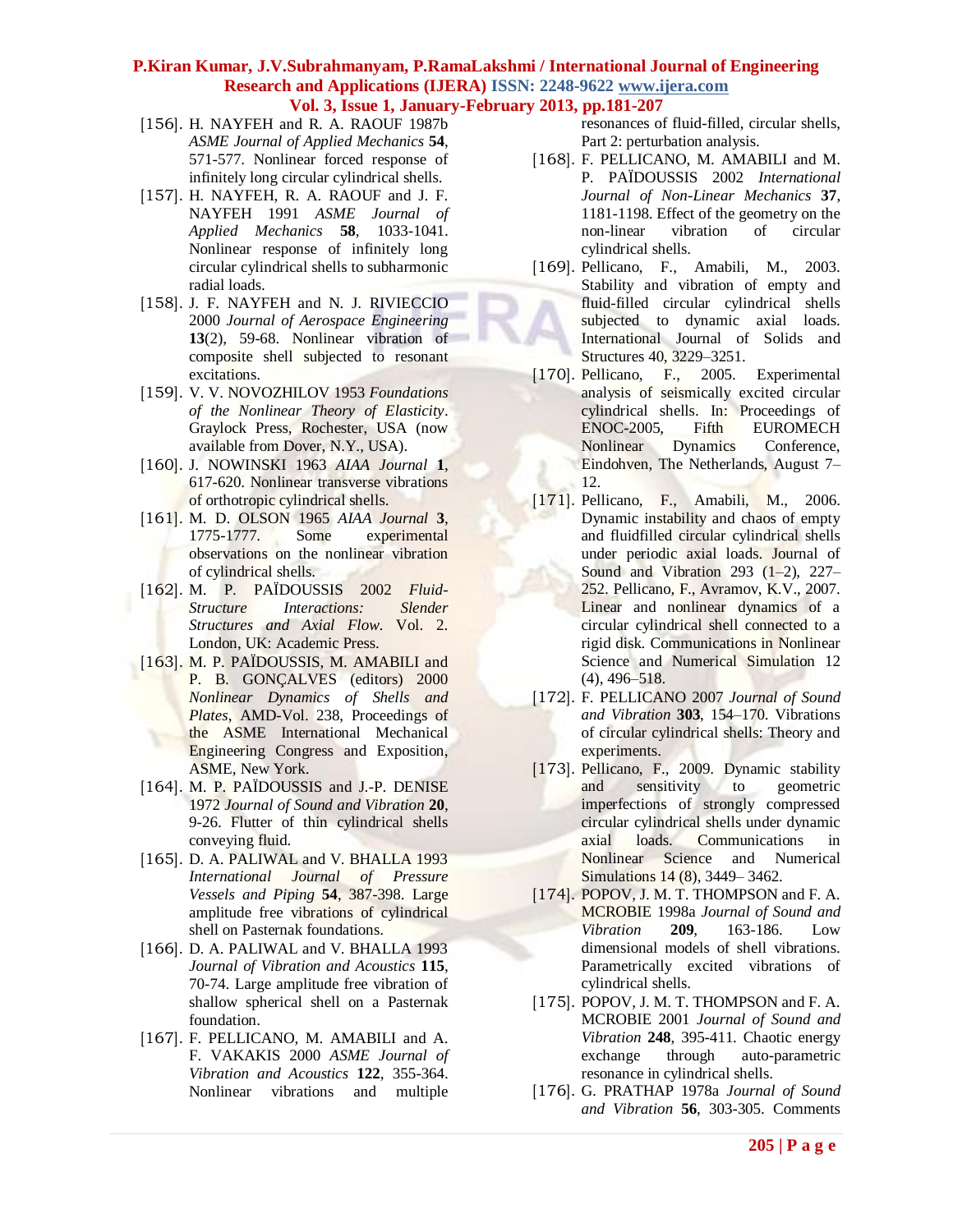on the large amplitude asymmetric vibrations of some thin shells of revolution.

- [177]. G. PRATHAP 1978b *Journal of Sound and Vibration* **59**, 295-297. On the large amplitude vibration of circular cylindrical shells.
- [178]. H. RADWAN and J. GENIN 1975 *International Journal of Non-Linear Mechanics* **10**, 15-29. Nonlinear modal equations for thin elastic shells.
- [179]. K. K. RAJU and G. V. RAO 1976 *Journal of Sound and Vibration* **44**, 327- 333. Large-amplitude asymmetric vibrations of some thin shells of revolution.
- [180]. R. A. RAOUF and A. H. NAYFEH 1990 *Computers and Structures* **35**, 163-173. One-to-one autoparametric resonances in infinitely long cylindrical shells.
- [181]. Raydin Salahifar, 2010, Analysis of circular cylindrical shells under harmonic forces. Thin-walled Structures 48,528-539.
- [182]. E. REISSNER 1955 Nonlinear effects in vibrations of cylindrical shells. Ramo-Wooldridge Corporation Report AM5-6.
- [183]. J. L. SANDERS JR. 1963 *Quarterly of Applied Mathematics* **21**, 21-36. Nonlinear theories for thin shells.
- [184]. SANSOUR, W. WAGNER, P. WRIGGERS and J. SANSOUR 2002 *International Journal of Non- Linear Mechanics* **37**, 951-966. An energymomentum integration scheme and enhanced strain finite elements for the non-linear dynamics of shells.
- [185]. SANSOUR, P. WRIGGERS and J. SANSOUR 1997 *Nonlinear Dynamics*  **13**, 279-305. Nonlinear dynamics of shells: theory, finite element formulation, and integration schemes.
- [186]. SELMANE and A. A. LAKIS 1997a *International Journal for Numerical Methods in Engineering* **40**, 1115-1137. Influence of geometric non-linearities on free vibrations of orthotropic open cylindrical shells.
- [187]. K. SHIN 1997 *Computers and Structures*  **62**, 35-49. Large amplitude free vibration behavior of doubly curved shallow open shells with simply-supported edges.
- [188]. G. C. SINHARAY and B. BANERJEE 1985 *International Journal of Non-Linear Mechanics* **20**, 69- 78. Largeamplitude free vibrations of shallow

spherical shell and cylindrical shell – a new approach.

- [189]. G. C. SINHARAY and B. BANERJEE 1986 *AIAA Journal* **24**, 998-1004. Largeamplitude free vibrations of shells of variable thickness – a new approach.
- [190]. Snyder, M.A., 1966. Chebyshev Methods in Numerical Approximation. Prentice-Hall, London.
- [191]. Teng, J.G., 1996. Buckling of thin shells: recent advances and trends. Applied Mechanics Reviews 49 (4), 263–274.
- [192]. L. SUN and S. Y. LU 1968 *Nuclear Engineering Design* **7**, 113-122. Nonlinear dynamic behaviour of heated conical and cylindrical shells.
- [193]. Sun S.,Chu S.,2012, Vibration characteristics of thin rotating cylindrical shells with various boundary conditions. Journal of Sound and Vibration, 331, 4170- 4186.
- [194]. J. M. T. THOMPSON and J. R. DE SOUZA 1996 *Proceedings of the Royal Society of London Series A* **452**, 2527- 2550. Suppression of escape be resonant modal interactions: in shell vibration and heave-roll capsize.
- [195]. Trotsenko, V.A., Trotsenko, Yu.V., 2004. Methods for calculation of free vibrations of a cylindrical shell with attached rigid body. Nonlinear Oscillations 7 (2), 262– 284.
- [196]. T. UEDA 1979 *Journal of Sound and Vibration* **64**, 85-95. Non-linear free vibrations of conical shells.
- [197]. T. K. VARADAN, G. PRATHAP and H. V. RAMANI 1989 *AIAA Journal* **27**, 1303-1304. Nonlinear free flexural vibration of thin circular cylindrical shells.
- [198]. Vijayarachavan, A., Evan-Iwanowski, R.M., 1967. Parametric instability of circular cylindrical shells. Journal of Applied Mechanics 34, 985–990.
- [199]. S. VOL"MIR 1956 *Flexible Plates and Shells* (in Russian). Gittl, Moscow.
- [200]. S. VOL"MIR 1972 *Nonlinear Dynamics of Plates and Shells* (in Russian). Academy of Sciences (Nauka), Moscow.
- [201]. S. VOL"MIR, A. A. LOGVINSKAYA and V. V. ROGALEVICH 1973 *Soviet Physics – Doklady* **17**, 720-721. Nonlinear natural vibrations of rectangular plates and cylindrical panels.